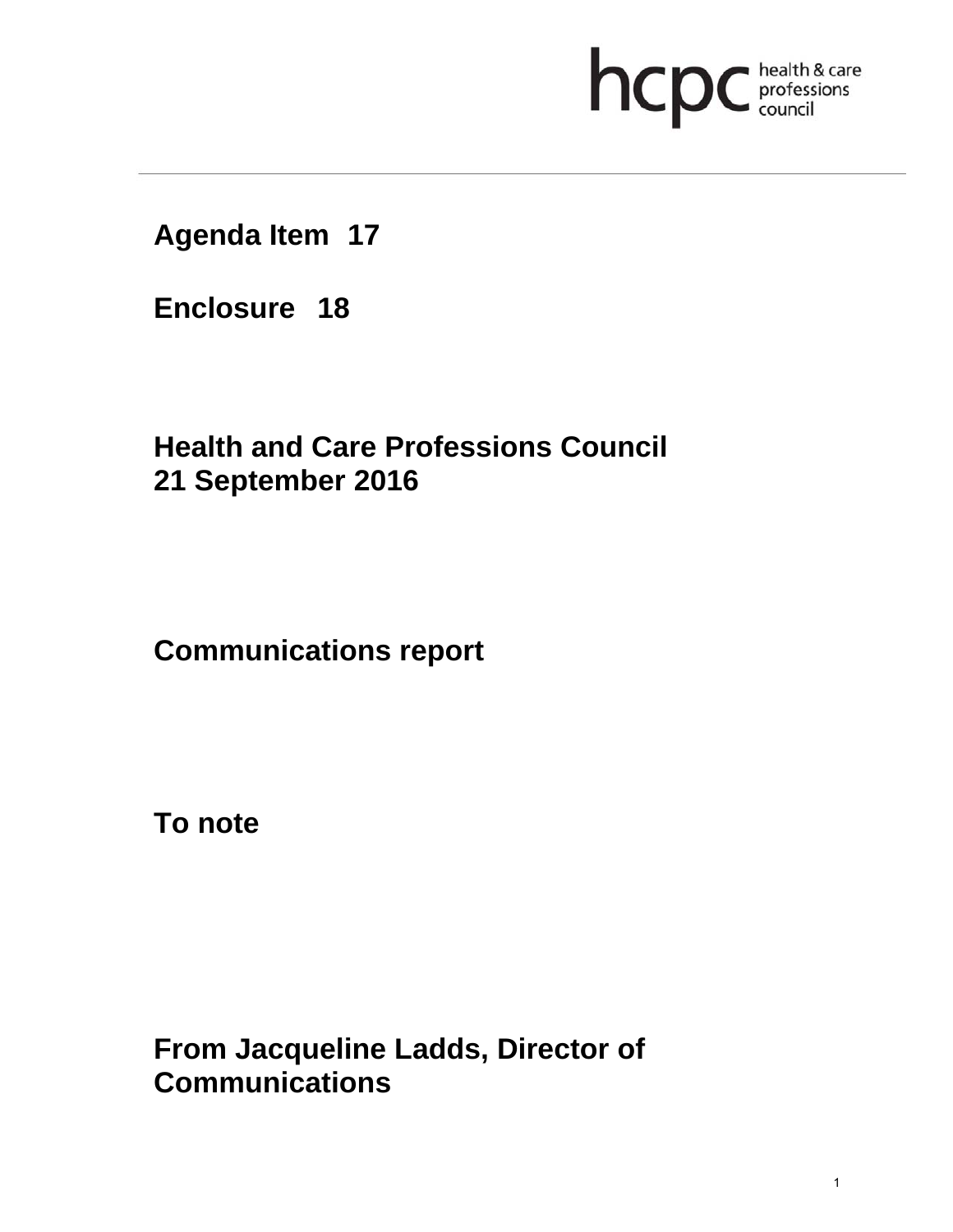## **INCID** C health & care

#### Council, 21 September 2016

Communications Report

Executive summary and recommendations

#### **Introduction**

This report sets out the main activities of the Communications Department since the last meeting of Council. It includes statistical information and highlights key work undertaken across the range of communication channels.

#### **Decision**

This paper is to note.

#### **Background information**

None

#### **Resource implications**

The resources for the Department are set out in the annual workplan and budget 2016- 17.

#### **Financial implications**

None

#### **Appendices**

Communications Report

#### **Date of paper**

6 September 2016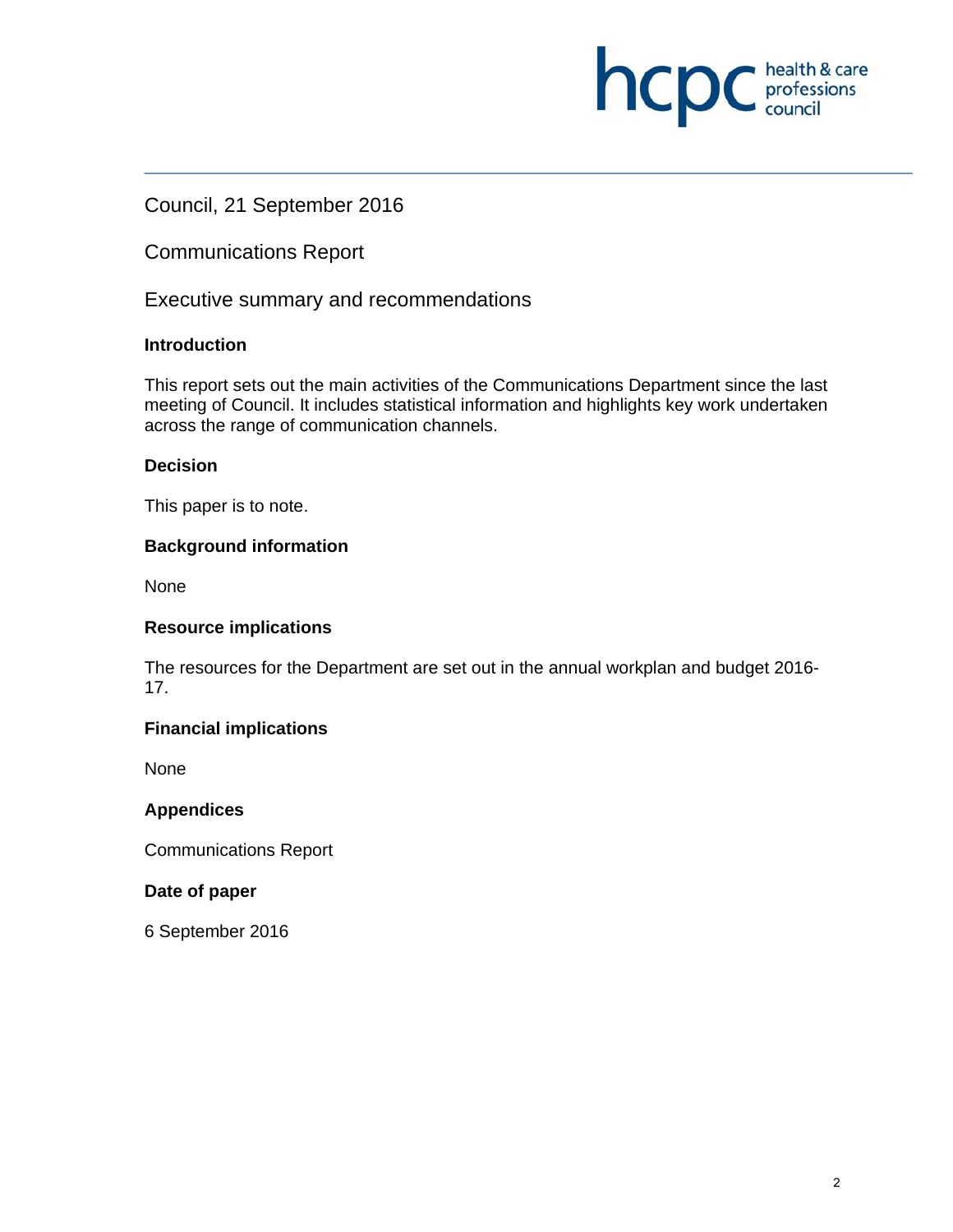## Communications – management commentary

#### **1 Communications projects and activities**

**Web Project**: Work undertaken in this period has included: a pre-tender exercise to gather information to inform the overall approach, plan and costs for the project; continued meetings with internal stakeholders; and completion of the Project Initiation Document.

**Students:** The paper 'Approach to reaching students' has been agreed by the Executive and noted by the Education and Training Committee. Initial work includes planning for a student webcast and the development of a learning resource for the Guidance on conduct and ethics for students.

#### **2 Communications expertise to departments**

**Policy:** promotion through a range of communications channels has been undertaken for the consultations on revised guidance on returning to practice and the revised standards of education and training and preparatory work on disseminating the changes to the additional entitlements for chiropodists and podiatrists has begun.

**Secretariat:** communication work undertaken to raise awareness of the two lay member vacancies to Council. This has included a press release, film, stakeholder mailing and on-going social media messaging.

**Registration:** In line with the registration renewal period for social workers in England and ODPs, we have sent out press releases to the relevant media, produced social media messaging and will also be exhibiting and speaking at Community Care Live on 27 – 28 September in London. We have also delivered two face-to-face sessions for social workers in Southwark Council on Wednesday 20 July 2016 and are currently planning for a joint event with the British Association of Social Workers in Manchester in October.

Preparatory work has also been undertaken for the dissemination of the CPD audit report which is due to be published mid-September. This includes the development of a media release, social media messaging, a film and an infographic.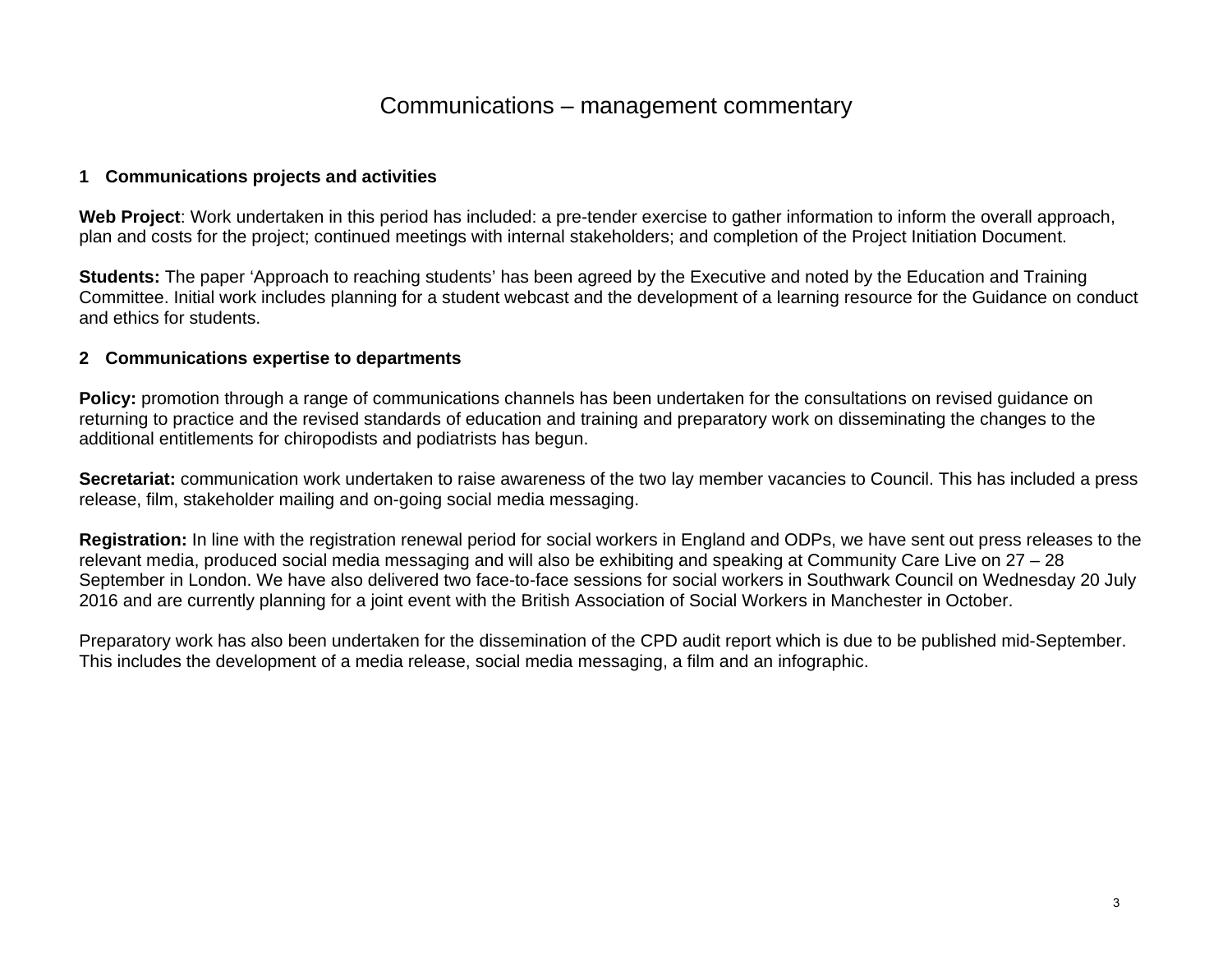## Communications – management commentary

#### **3 Business as usual communications activities**

#### **Events**

**Meet the HCPC events**: On 12 July we held a Meet the HCPC event in Watford and 89 registrants attended. Of those who completed the feedback survey 32% rated the event as excellent and 52% as good. Our next Meet the HCPC events will take place in Ayr on 10 October and Harrogate on 15 November, currently with 41 and 108 bookings respectively.

**Employer events:** We are planning a webcast for Employers to take place on 1 December. This will include what employers need to know about registration, the fitness to practise process and the revised standards of conduct, performance and ethics.

#### **Media**

**Statements and reactive lines**: We provided a statement to Community Care on a Dispatches programme about social workers and produced an internal line for the Registration Department to use in response to queries following the European referendum vote.

**Articles**: our regular columns in Complete Nutrition, SMAE Journal and Locum Today included the consultation on revised guidance on returning to practice, SCPE and lay member Council recruitment. Community Care also published an article written by Michael Guthrie on the social worker and paramedic research.

**Social media:** We have recently started trialling Facebook advertising. We have so far focused on HCPC promotional materials for registrants, SCPE and lay recruitment to Council. The lay recruitment post is now our most popular Facebook post ever as a result of the boost. 79,478 people have been reached with 2,393 engagements.

#### **Publishing**

**Service user guide**: Having completed the draft content for the service user guide to the Standards of conduct, performance and ethics we are now planning the dissemination activities. There is a separate Council paper on this piece of work.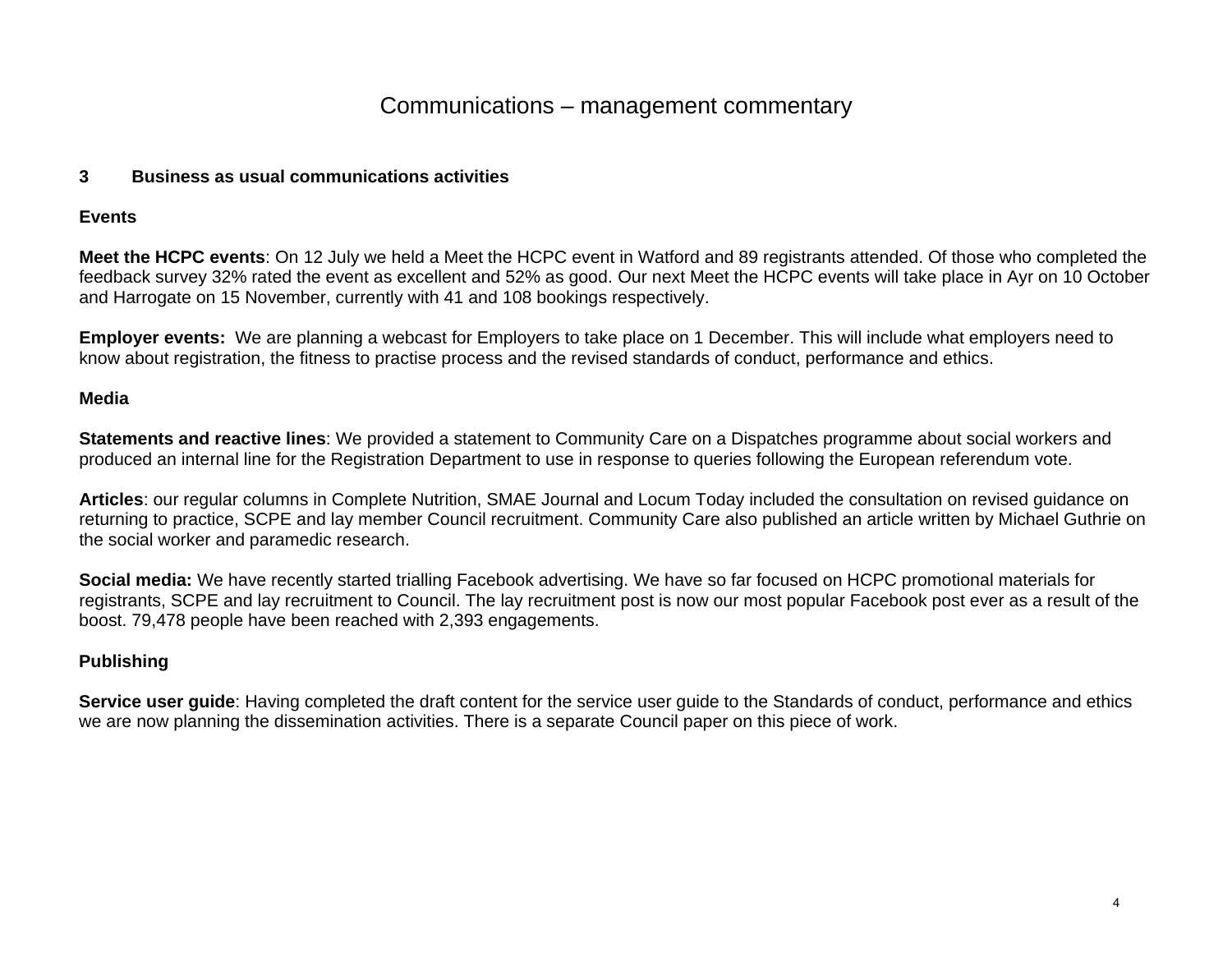## Communications – management commentary

**Publications**: We published a revised version of What happens if a concern is raised about me on Monday 5 September 2016 and the Continuing Professional Development audit report 2013–15 on Monday 19 September 2016. We have also worked with the Partners Department to develop their Partners newsletter, which was published on Thursday 15 September 2016.

#### **Stakeholder**

**Parliament:** In Northern Ireland, we attended a joint reception of the health and social care regulators at Stormont on Tuesday 13 September. Our sponsor for the event was Paula Bradley MLA, the current Chair of the Health Committee, and the Minister for Health, Michelle O'Neill, was also invited to speak. Whilst in Belfast, we also held separate meetings with Northern Ireland representatives of the College of Occupational Therapists, the Society of Chiropodists and the Royal College of Speech and Language Therapists.

**Stakeholder engagement activities:** At the end of August the Stakeholder team travelled to Edinburgh to meet with representatives of professional bodies and service user organisations. We met with representatives in Scotland for: the British Psychological Society; the Chartered Society of Physiotherapy; the College of Occupational Therapists; the Royal College of Speech and Language Therapists; and the College and Society of Radiographers. We also met with Alzheimer's Scotland, Inclusion Scotland, and the Scottish Ambulance Service. The meetings were an opportunity to update on the work of HCPC and hear about developments in Scotland.

**Conferences attended**: Health and Care Innovation Expo in Manchester (Wednesday 7 and Thursday 8 September 2016) and the Therapies and Health Science Conference of the Aneurin Bevan University Health Board in Newport on Friday 16 September 2016.

**Other activities**: We ran a joint webinar with the Association of Speech and Language Therapists in Independent Practice on Thursday 21 July 2016 looking at our CPD standards. Following online information supplied to the Patient Client Council, the Alliance and Carers Scotland we are also providing a blog article to Alzheimer's Scotland.

#### **Web and digital**

**Web deployment:** Recent updates include calendar functionality changes to allow separation of fitness to practise hearings from main calendar of events, design improvements to mobile-friendly web pages and administrative changes. We are also updating the myHCPC app and this next deployment will add personalisation and improvements to navigation and look and feel.

**Web and digital requests:** We had a total of 144 digital requests. These included graphics for a new employee training portal and updates to website content included new FTP case studies and changes to the information and publication on raising a concern.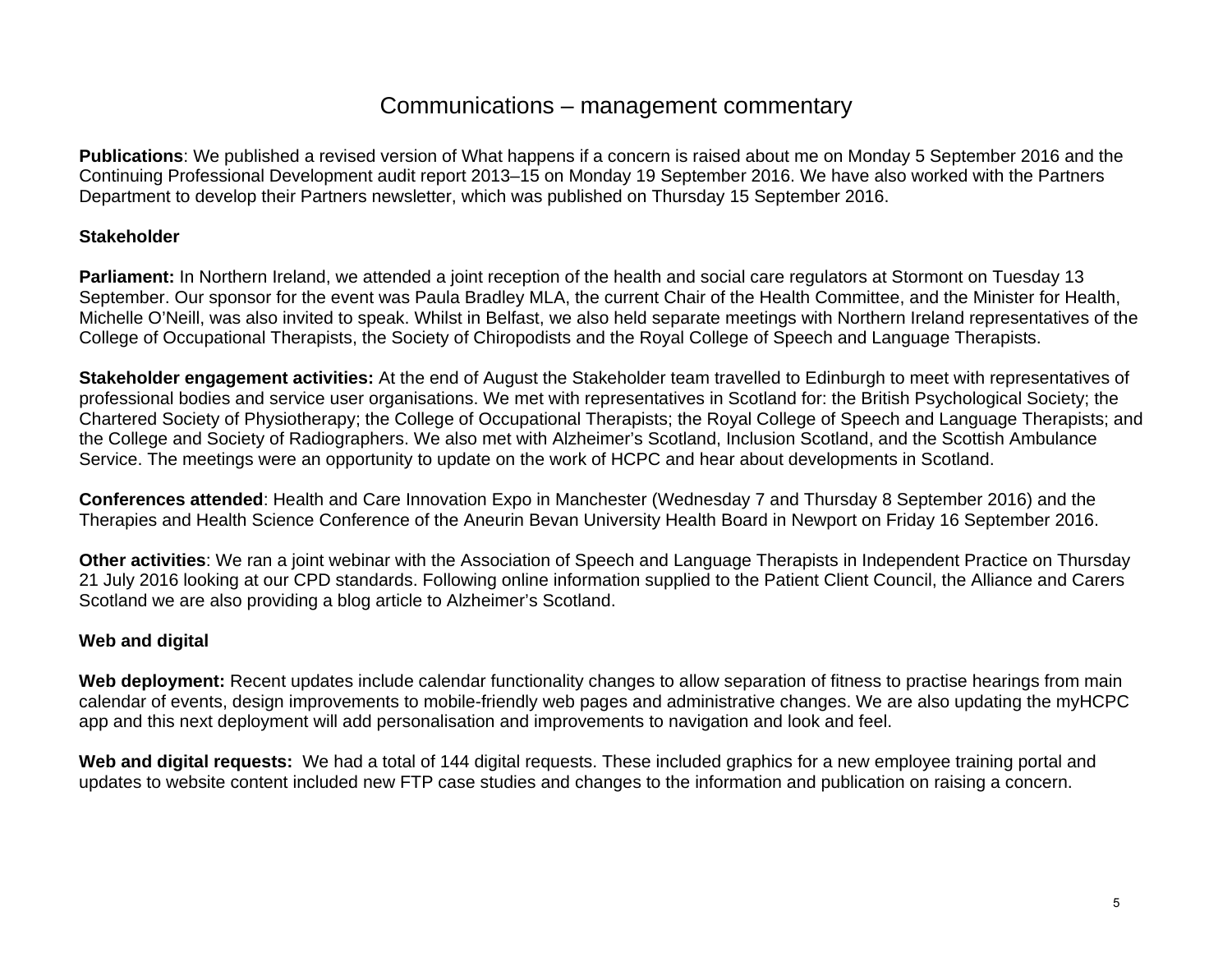

## **Communications Department Management Information Pack**

Jacqueline Ladds, Director of Communications September 2016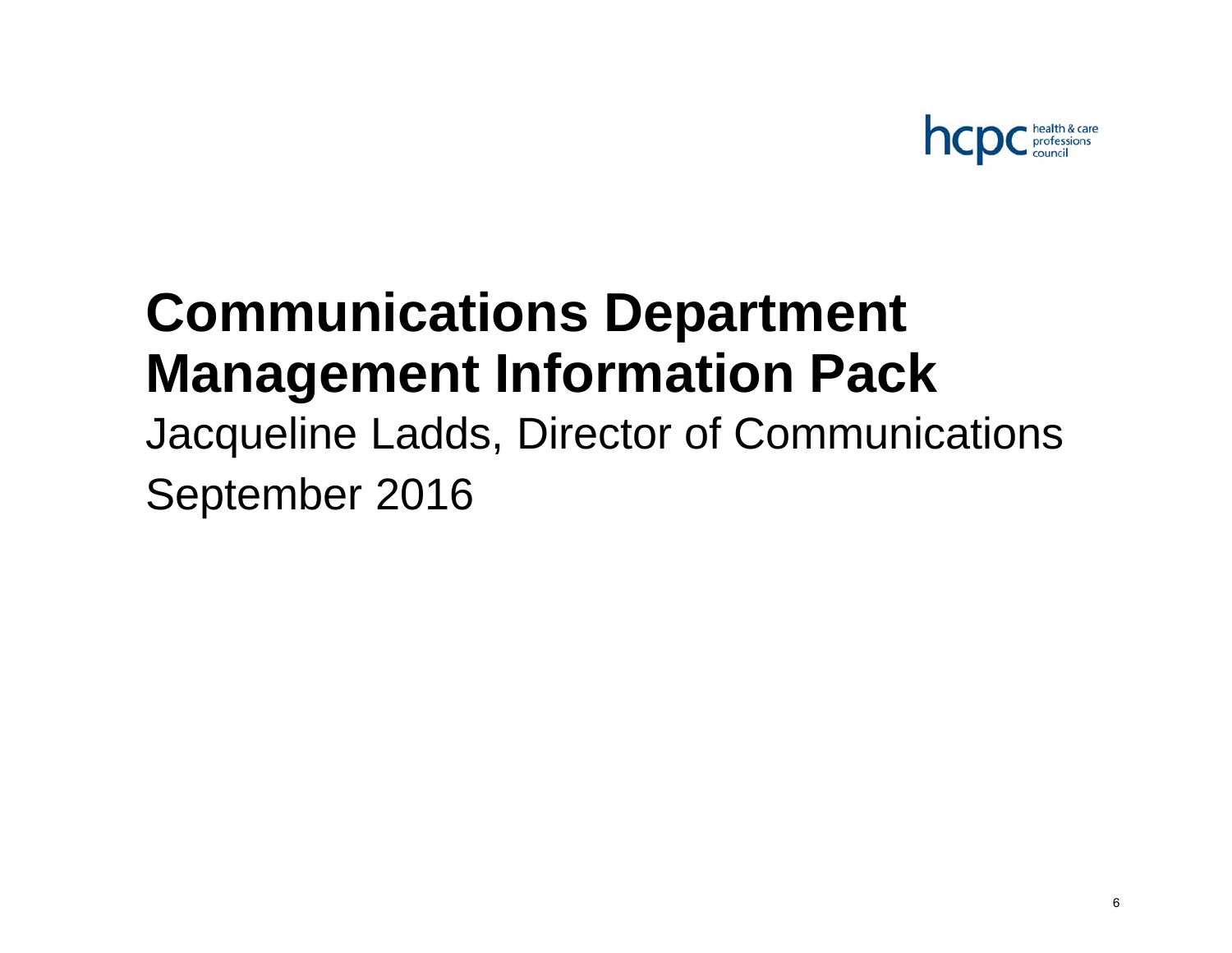| <b>Events</b>                                                   |    |
|-----------------------------------------------------------------|----|
| Overview of events                                              | 8  |
| Attendees at Meet the HCPC events – delegates by profession     | 9  |
| <b>Media</b>                                                    |    |
| Media coverage – by subject                                     | 10 |
| Media coverage – by type                                        | 11 |
| Media coverage - to date                                        | 12 |
| <b>Publishing</b>                                               |    |
| Public awareness packs requested                                | 13 |
| <b>HCPC</b> in Focus distribution                               | 14 |
| HCPC registration logo – number of downloads                    | 15 |
| Standards of proficiency - hard copies requested, by profession | 16 |
| Top five requested publications                                 | 17 |
| Web                                                             |    |
| <b>HCPC</b> website visits                                      | 18 |
| Register search activity - search result page views             | 19 |
| <b>Digital and social media</b>                                 |    |
| HCPC mobile apps – active users                                 | 20 |
| HCPC mobile app (Check the Register) – Register searches        | 21 |
| HCPC YouTube channel activity                                   | 22 |
| Followers across social media platforms                         | 23 |
| Twitter - followers vs tweets                                   | 24 |
| <b>HCPC Blog</b>                                                | 25 |
|                                                                 |    |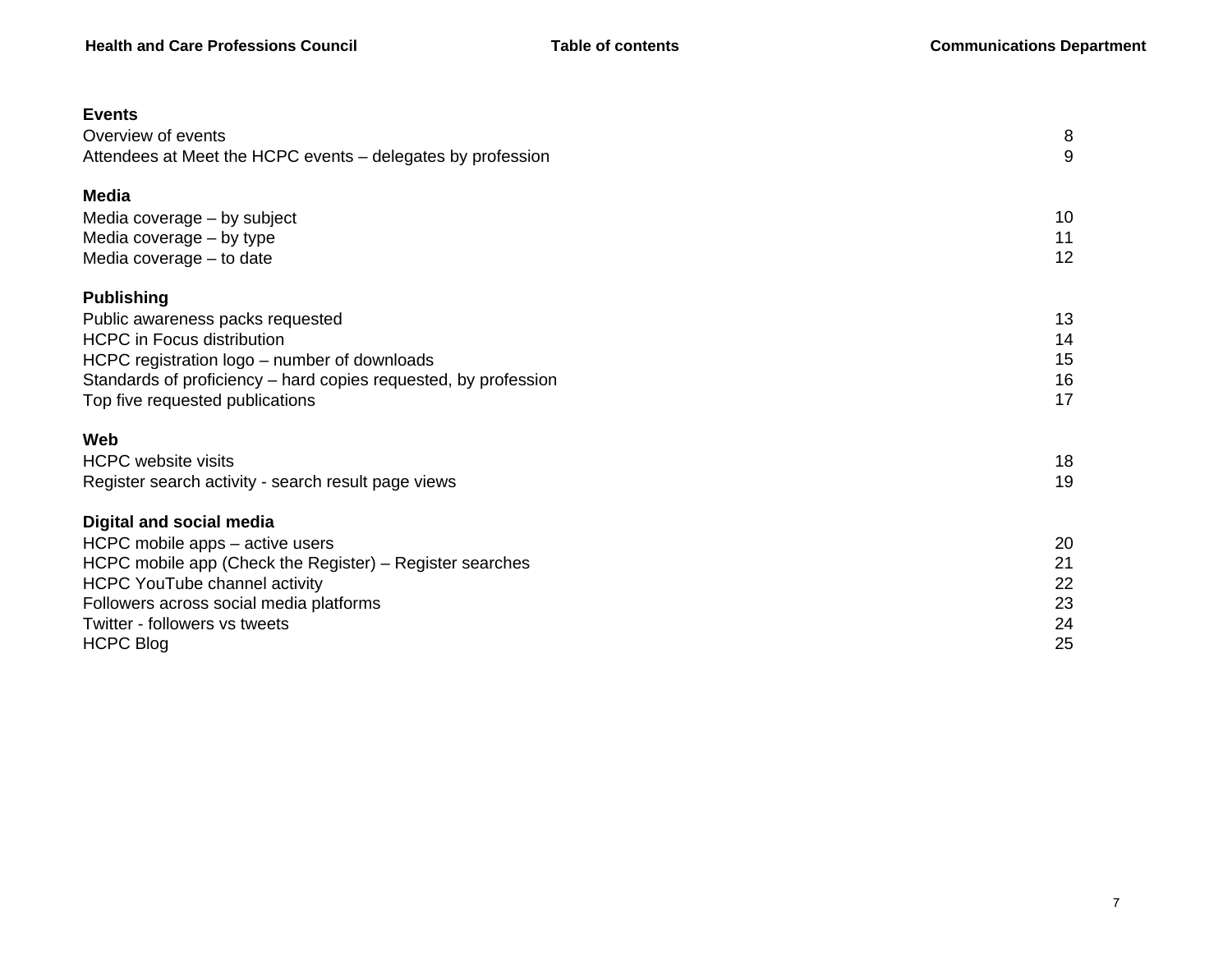

|                                 | 2015 |          |          |  |   |             | 2016           |                                                                                                   |              |              |   |               |  |  | 2017 |        | 2012/13    | 2013/14         | 2014/15    | 2015/16         | 2016/17    |
|---------------------------------|------|----------|----------|--|---|-------------|----------------|---------------------------------------------------------------------------------------------------|--------------|--------------|---|---------------|--|--|------|--------|------------|-----------------|------------|-----------------|------------|
|                                 |      |          |          |  |   |             |                | Apr May Jun Jul Aug Sep Oct Nov Dec Jan Feb Mar   Apr May Jun Jul Aug Sep Oct Nov Dec Jan Feb Mar |              |              |   |               |  |  |      |        | <b>FYE</b> | <b>FYE</b>      | <b>FYE</b> | <b>FYE</b>      | <b>YTD</b> |
|                                 |      |          |          |  |   |             |                |                                                                                                   |              |              |   |               |  |  |      |        |            |                 |            |                 |            |
| <b>Exhibition stands</b>        |      | 0        | $\Omega$ |  |   | 0 0 2 1 3 0 | $\overline{0}$ |                                                                                                   |              |              |   | $\Omega$<br>0 |  |  |      |        | 16         | 10 <sub>1</sub> |            |                 | 31         |
| <b>Presentations, talks and</b> |      |          |          |  |   |             |                |                                                                                                   |              |              |   |               |  |  |      |        |            |                 |            |                 |            |
| seminars (1)                    |      |          |          |  |   |             |                |                                                                                                   |              |              |   | $\Omega$      |  |  |      |        | 47         | 44              | 37         | 21              |            |
| Meet the HCPC (2)               | 0    | $\Omega$ |          |  |   |             |                |                                                                                                   |              |              |   |               |  |  |      |        | 10         |                 |            |                 |            |
| <b>Employer events</b>          |      |          |          |  |   |             |                |                                                                                                   |              | 0            | 0 | 0             |  |  |      |        |            |                 |            |                 |            |
| <b>Education seminars</b>       |      |          |          |  |   |             |                |                                                                                                   | $^{(1)}$     | <sup>n</sup> | 0 |               |  |  |      |        | 1つ         |                 |            |                 | $\Omega$   |
| <b>Stakeholder events</b>       |      |          |          |  |   |             |                |                                                                                                   | $\mathbf{0}$ | 0            |   |               |  |  |      |        |            |                 |            | 10 <sub>1</sub> | $\Omega$   |
| Total                           |      |          |          |  | റ |             |                |                                                                                                   |              |              |   |               |  |  |      | $\cap$ | 94         | 81              | 64         | 50              | 15         |

**(1)** Presentations, talks and seminars given to any stakeholder group (including webinars)

**(2)** 2 events on 1 day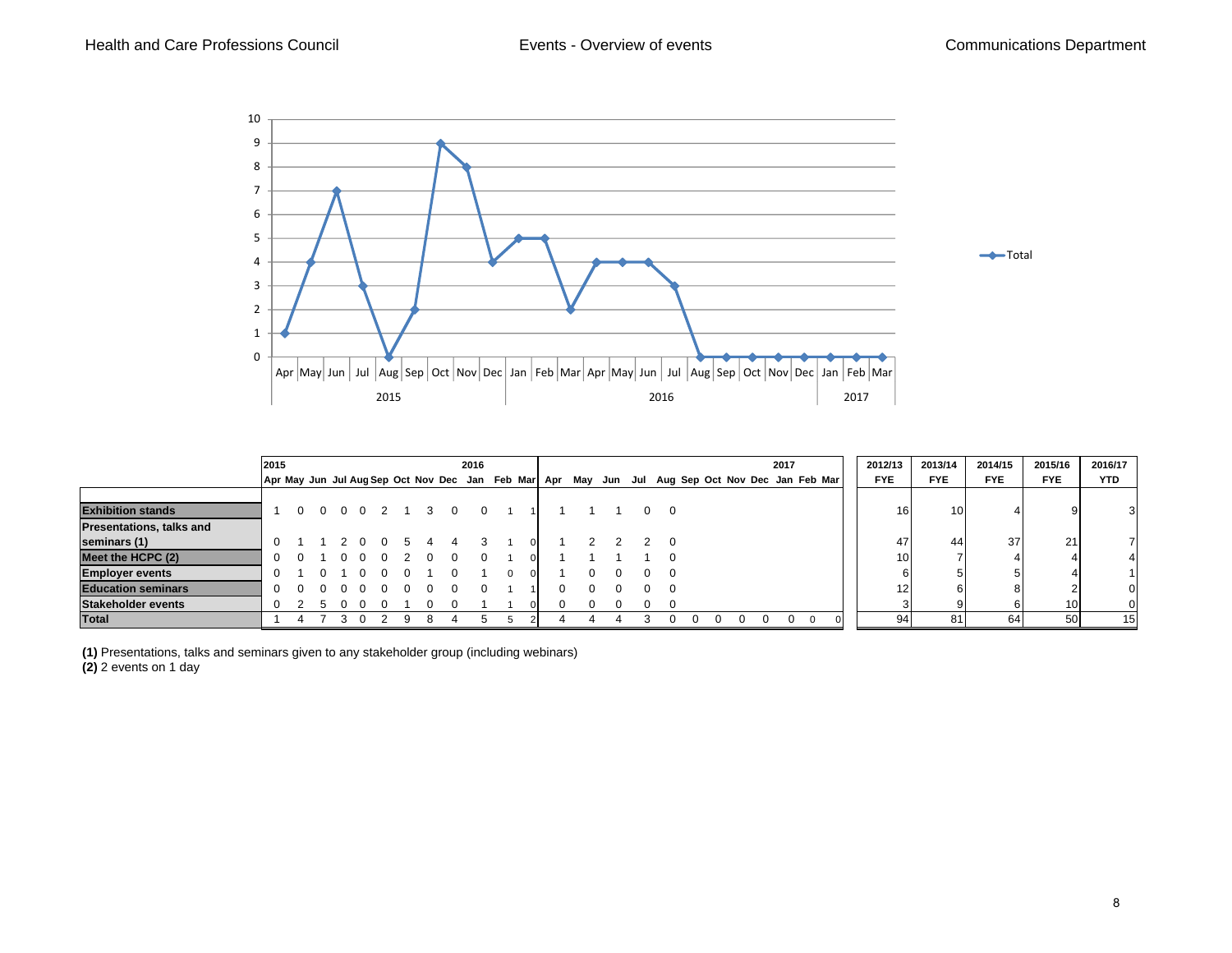Total





|                                           | 2015     |     |     |     |     |     |                 |     |                 | 2016            |           |            |                 |                 |                  |     |          |     |     |     |     | 2017 |     |     | 2012/13    | 2013/14    | 2014/15      | 2015/16    | 2016/17         |
|-------------------------------------------|----------|-----|-----|-----|-----|-----|-----------------|-----|-----------------|-----------------|-----------|------------|-----------------|-----------------|------------------|-----|----------|-----|-----|-----|-----|------|-----|-----|------------|------------|--------------|------------|-----------------|
|                                           | Apr      | May | Jun | Jul | Aug | Sep | Oct             | Nov | Dec             | Jan             | Feb       | <b>Mar</b> | Apr             | May             | Jun              | Jul | Aug      | Sep | Oct | Nov | Dec | Jan  | Feb | Mar | <b>FYE</b> | <b>FYE</b> | <b>FYE</b>   | <b>FYE</b> | <b>YTD</b>      |
| <b>Arts therapists</b>                    | $\cap$   |     |     |     |     |     |                 |     | 22              | 11              |           |            |                 |                 | ঽ                |     |          |     |     |     |     |      |     |     |            | 20         | 18           | 45         | 15              |
| <b>Biomedical scientists</b>              |          |     |     | 6   |     |     | 19              |     | 30 <sup>1</sup> | 15 <sup>1</sup> |           |            |                 |                 | 11               | 15  | $\Omega$ |     |     |     |     |      |     |     | 22         | 46         | 19           | 77         | 36              |
| <b>Chiropodists</b>                       |          |     |     |     |     |     | 14              |     | 17              | 12              | <b>20</b> |            | 13 <sub>1</sub> | 113             |                  |     |          |     |     |     |     |      |     |     | 28         | 69         | 29           | 69         | 138             |
| <b>Clinical scientists</b>                |          |     |     |     |     |     |                 |     | 18 <sup>1</sup> |                 |           |            |                 | $\Omega$        | $\sqrt{2}$       |     |          |     |     |     |     |      |     |     |            | 11         |              | 45         | 6               |
| <b>Dietitians</b>                         | 0.       |     |     | 4   |     |     | 13              |     | 19              |                 |           |            |                 | 12              | 8                |     | $\Omega$ |     |     |     |     |      |     |     | 10         | 18         | 21           | 53         | 28              |
| <b>Hearing aid dispensers</b>             | $\Omega$ |     |     |     |     |     |                 |     | 15              | 12              |           |            |                 | $\Omega$        |                  |     | $\Omega$ |     |     |     |     |      |     |     |            | 12         |              | 29         | 2 <sup>1</sup>  |
| <b>Occupational therapists</b>            | $\cap$   |     | 23  |     |     |     | 16              |     | 22              | 14              | 19        |            | 196             | 13 <sub>l</sub> |                  | 21  |          |     |     |     |     |      |     |     | 71         | 82         | 58           | 111        | 238             |
| <b>Operating department practitioners</b> | $\Omega$ |     |     |     |     |     |                 |     | 18 <sup>1</sup> | 12              |           |            | 14              | <sup>0</sup>    |                  |     |          |     |     |     |     |      |     |     |            |            | 17           | 42         | 20              |
| <b>Orthoptists</b>                        | $\Omega$ |     |     | 3   |     |     |                 |     | 14              | 12              |           |            |                 |                 |                  |     |          |     |     |     |     |      |     |     |            |            | 6            | 41         | 10 <sup>1</sup> |
| <b>Paramedics</b>                         | ΩL       |     |     | 3   |     |     |                 |     | 17              | 13              | a         |            |                 | $\overline{2}$  |                  |     | $\Omega$ |     |     |     |     |      |     |     | 15         | 38         | 28           | 53         | 11              |
| Physiotherapists                          | $\Omega$ |     | 12  | 10  |     |     | 25              |     | 30 <sub>1</sub> | 25              | 19        |            | 21              | 78              | 14               | 17  | $\Omega$ |     |     |     |     |      |     |     | 51         | 115        | 31           | 121        | 130             |
| <b>Practitioner psychologists</b>         | $\Omega$ |     |     |     |     |     |                 |     | 29              |                 |           |            |                 |                 | 10 <sub>1</sub>  | 12  |          |     |     |     |     |      |     |     | 17         | 37         | 37           | 71         | 27              |
| <b>Prosthetists / orthotists</b>          | $\cap$   |     |     |     |     |     | 12              |     | 14              |                 |           |            |                 | $\Omega$        |                  |     | $\Omega$ |     |     |     |     |      |     |     |            |            | <sup>0</sup> | 37         | $\overline{4}$  |
| Radiographers                             | $\Omega$ |     | 19  | 6   |     |     | 16              |     | 13 <sup>1</sup> | 12              |           |            |                 |                 |                  |     | $\Omega$ |     |     |     |     |      |     |     | 29         | 51         | 17           | 73         | 14              |
| Social workers in England                 | $\Omega$ |     | 36  |     |     |     |                 |     | 13              | 28              | 95        |            |                 | 11              |                  | 77  |          |     |     |     |     |      |     |     | 2156       | 184        | 88           | 173        | 95              |
| Speech and language therapists            | $\Omega$ |     |     |     |     |     | 13 <sub>1</sub> |     | 19              | 15              |           |            |                 | 103             |                  |     | n        |     |     |     |     |      |     |     |            | 19         |              | 62         | 110             |
| Other/Unknown                             | $\Omega$ |     |     | 18  |     |     | 37              | 31  |                 | 39              | 186       | 24         | 241             | 115             | $\epsilon$<br>ਲ਼ |     | $\Omega$ |     |     |     |     |      |     |     |            | 130        | 27           | 335        | 365             |
| Total                                     | 01       |     | 118 | 81  |     |     | 213             | 31  | 310             | 264             | 396       | 24         | 528             | 463             | 85               | 173 |          |     |     |     |     |      |     |     | 2441       | 854        | 414          | 1437       | 1249            |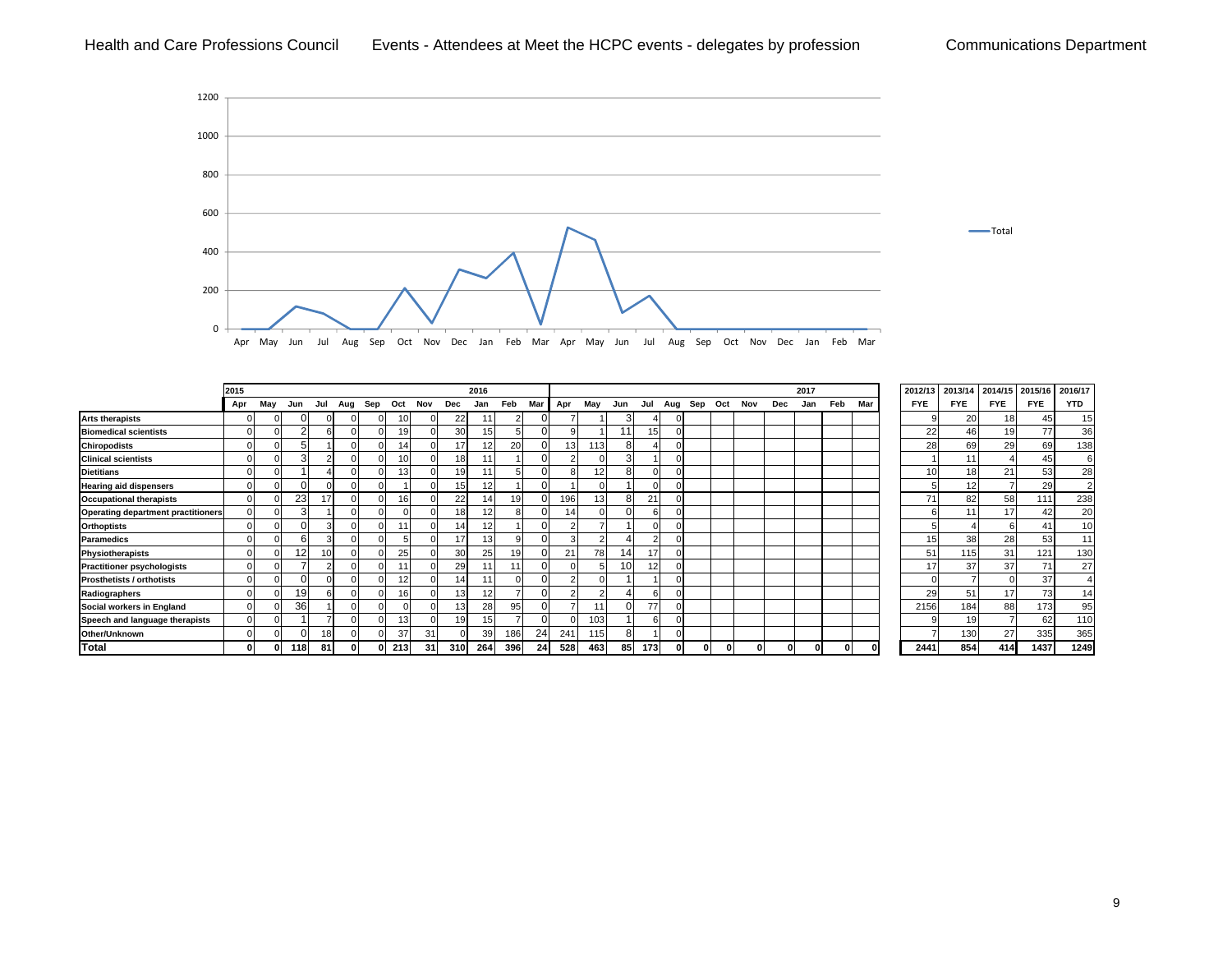

#### **Media coverage by subject - June 2016 Media coverage by subject - July 2016 Media coverage by subject - August 2016**



| Month: June                |                 | <b>Month: July</b>         |                 | <b>IMonth: August</b>      |        |
|----------------------------|-----------------|----------------------------|-----------------|----------------------------|--------|
| Category                   | Volume          | Category                   | Volume          | Category                   | Volume |
| <b>Fitness to practise</b> | 97              | <b>Fitness to practise</b> | 117.            | <b>Fitness to practise</b> | 318    |
| Specific HCPC work         |                 | Specific HCPC work         | 13 <sub>1</sub> | Specific HCPC work         |        |
| <b>General HCPC</b>        |                 | <b>General HCPC</b>        |                 | <b>General HCPC</b>        | 4      |
| Professions (not FTP)      | 35 <sup>1</sup> | Professions (not FTP)      | 22              | Professions (not FTP)      | 33     |
| Renewals                   |                 | <b>Renewals</b>            |                 | Renewals                   |        |
| <b>TOTAL</b>               | 144             | <b>TOTAL</b>               | 159             | <b>TOTAL</b>               | 356    |

| າ: June          |        | <b>Month: July</b>         |                 | <b>Month: August</b>       |        |
|------------------|--------|----------------------------|-----------------|----------------------------|--------|
| orv              | Volume | Category                   | Volume          | Category                   | Volume |
| s to practise    | 97     | <b>Fitness to practise</b> | 117             | <b>Fitness to practise</b> | 318    |
| ic HCPC work     |        | Specific HCPC work         | 13 <sub>1</sub> | Specific HCPC work         |        |
| al HCPC :        |        | <b>General HCPC</b>        |                 | <b>General HCPC</b>        | 4      |
| ssions (not FTP) | 35     | Professions (not FTP)      | 22 <sub>1</sub> | Professions (not FTP)      | 33     |
| vals             |        | Renewals                   |                 | Renewals                   |        |
|                  |        |                            |                 |                            |        |
|                  | 144    | TOTAL                      | 159             | <b>TOTAL</b>               | 356    |

| <b>Month: August</b>  |        |
|-----------------------|--------|
| Category              | Volume |
| Fitness to practise   | 318    |
| Specific HCPC work    |        |
| <b>General HCPC</b>   |        |
| Professions (not FTP) | 33     |
| Renewals              |        |
|                       |        |
|                       |        |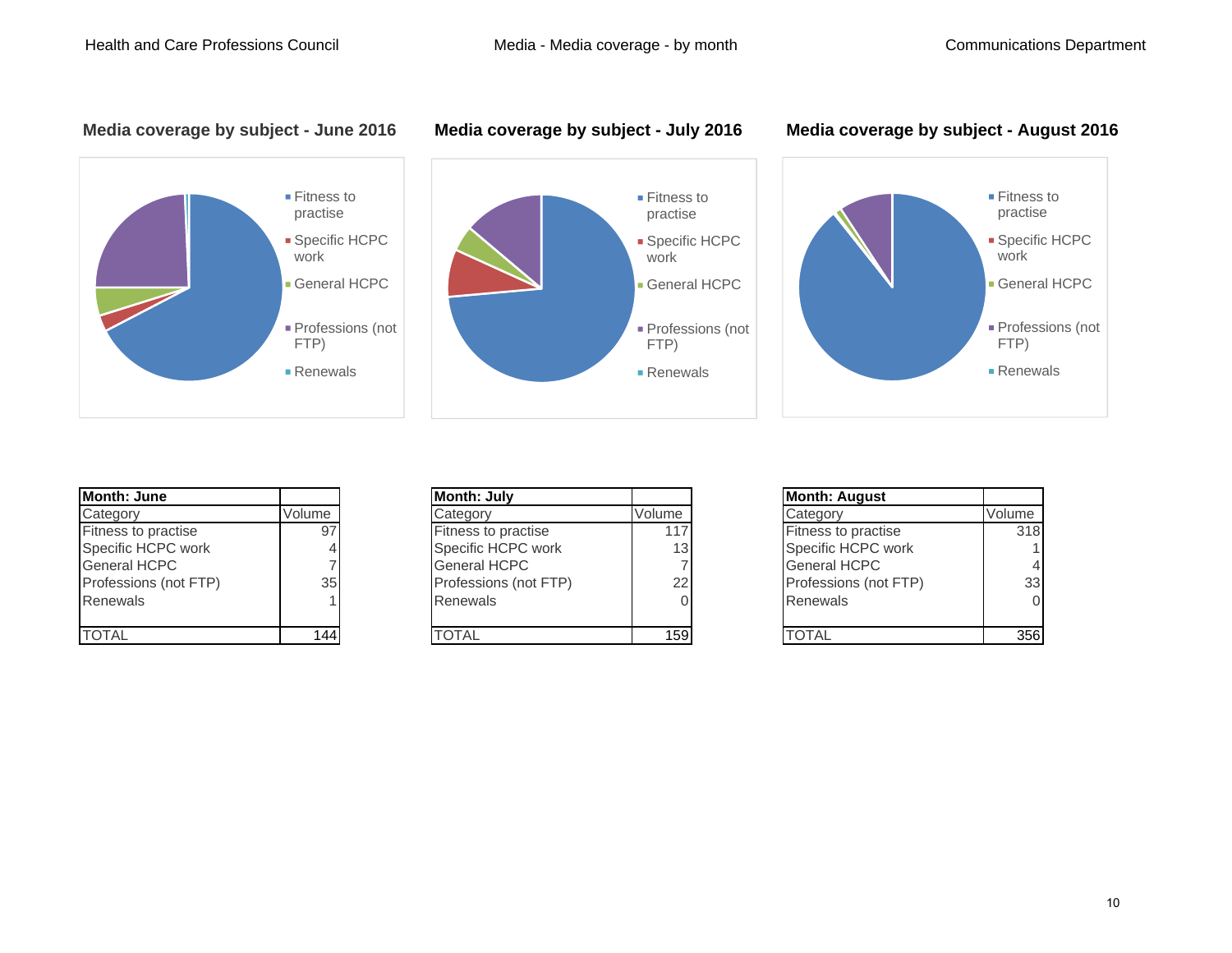Body



#### **Media coverage by type - June 2016 Media coverage by type - July 2016 Media coverage by type - August 2016**



| <b>Month: June</b>     |        |
|------------------------|--------|
| Category               | Volume |
| Professional body      | 12     |
| Professions            | 12     |
| General trade/consumer | 15     |
| National               | 15     |
| Regional               | 90     |
|                        |        |
| TOTAI                  |        |

| Month: June            |                 | <b>Month: July</b>       |                 | <b>Month: August</b>     |        |
|------------------------|-----------------|--------------------------|-----------------|--------------------------|--------|
| Category               | Volume          | Category                 | Volume          | Category                 | Volume |
| Professional body      |                 | <b>Professional Body</b> |                 | <b>Professional Body</b> |        |
| Professions            | 12              | <b>Professions</b>       | 15              | <b>Professions</b>       |        |
| General trade/consumer | 15 <sub>1</sub> | General trade/consumer   | 10 <sub>1</sub> | General trade/consumer   | 13     |
| National               | 15              | National                 | 21              | National                 | 42     |
| Regional               | 90              | Regional                 | 101             | Regional                 | 285    |
|                        |                 |                          |                 |                          |        |
| <b>TOTAL</b>           | 1441            | <b>TOTAL</b>             | 159             | <b>TOTAL</b>             | 356    |

| <b>Month: August</b>     |        |
|--------------------------|--------|
| Category                 | Volume |
| <b>Professional Body</b> |        |
| Professions              |        |
| General trade/consumer   | 13     |
| National                 | 42     |
| Regional                 | 285    |
|                          |        |
|                          |        |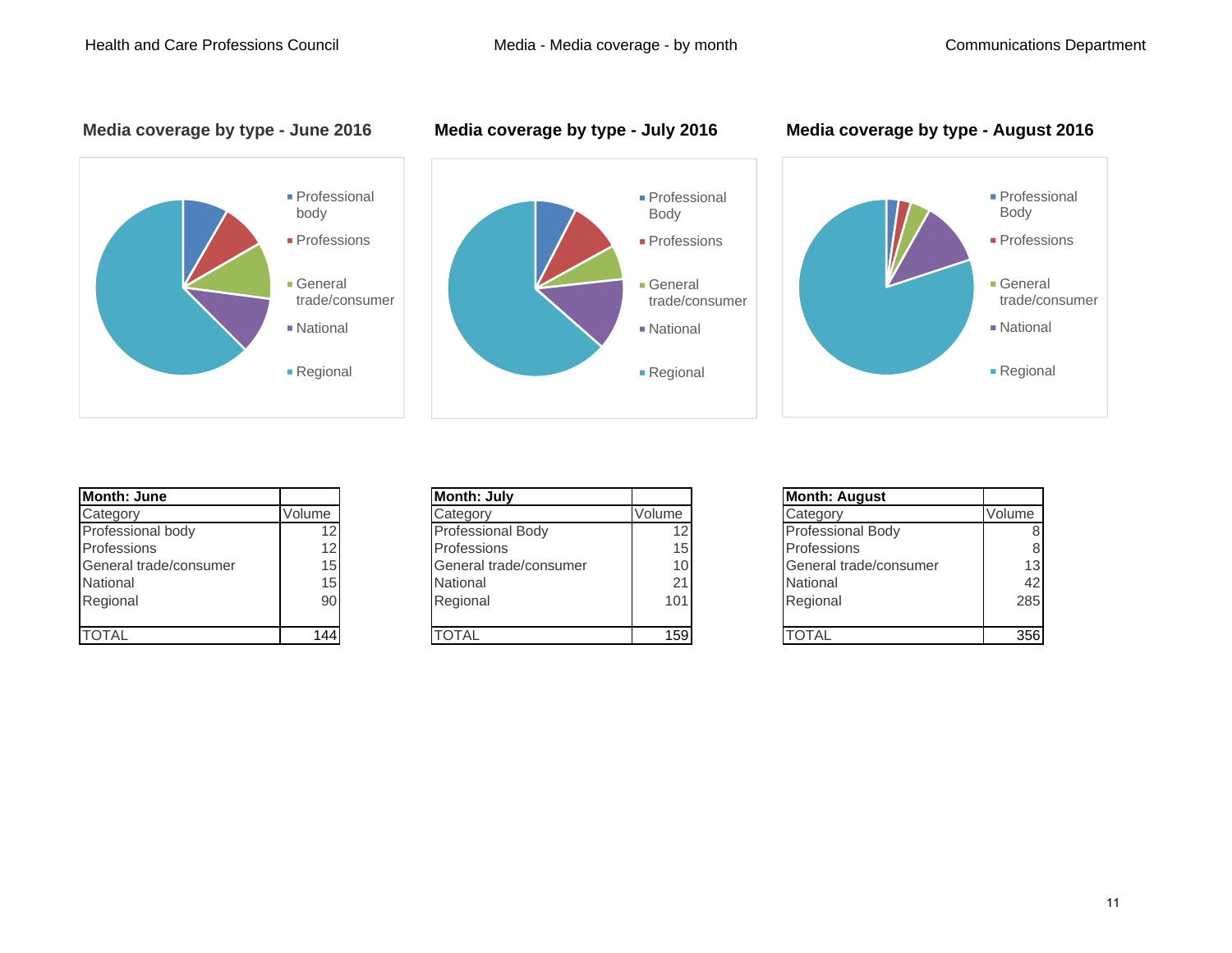

|                       | 2015            |                 |              |           |     |                 |     | 2016 |     |         |     |     |             |     |              |  |     |     | 2017 |             | 2012/13    | 2013/14    | 2014/15          | 2015/16    | 2016/17    |
|-----------------------|-----------------|-----------------|--------------|-----------|-----|-----------------|-----|------|-----|---------|-----|-----|-------------|-----|--------------|--|-----|-----|------|-------------|------------|------------|------------------|------------|------------|
| Coverage type         | Jun             | Jul             | Aug Sept Oct |           |     | Nov Dec Jan     |     |      | Feb | Mar Apr |     |     | May Jun Jul |     | Aug Sept Oct |  | Nov | Dec |      | Jan Feb Mar | <b>FYE</b> | <b>FYE</b> | <b>FYE</b>       | <b>FYE</b> | <b>YTD</b> |
| Fitness to practise   | 84              | 235             | 109          | 94        | 85  | 80              | 70  | 446  | 126 | 132     | 68  | 234 | 97          | 117 | 318          |  |     |     |      |             |            | 2588       | 885              | 1461       | 834        |
| Specific HCPC work    | 62              | 25              |              |           | 12  | 9               |     |      |     |         |     | 15  |             |     |              |  |     |     |      |             |            | 265        | 203              | 131        | 37         |
| <b>General HCPC</b>   | 29              | 15 <sup>1</sup> | 23           | 23        | 37  |                 | 15  | 71.  |     | 12      | 11  |     |             |     |              |  |     |     |      |             |            | 251        | 606              | 238        | 34         |
| Professions (not FTP) |                 |                 | 12           | <b>20</b> |     | 34 <sup>l</sup> | 11  | 29   | 34  | 37      | 23  | 37  | 35          | 22  | 33           |  |     |     |      |             |            | 386        | 125 <sub>1</sub> | 190        | 150        |
| Renewals              | 13 <sup>1</sup> |                 |              |           |     | 61              |     |      |     |         |     |     |             |     |              |  |     |     |      |             |            | 26         |                  | 38         |            |
|                       |                 |                 |              |           |     |                 |     |      |     |         |     |     |             |     |              |  |     |     |      |             |            |            |                  |            |            |
| Total                 | 197             | 282             | 156          | 140       | 140 | 137             | 102 | 551  | 168 | 186     | 107 | 291 | 144         | 159 | 356          |  |     |     |      |             |            | 3569       | 1841             | 2059       | 1057       |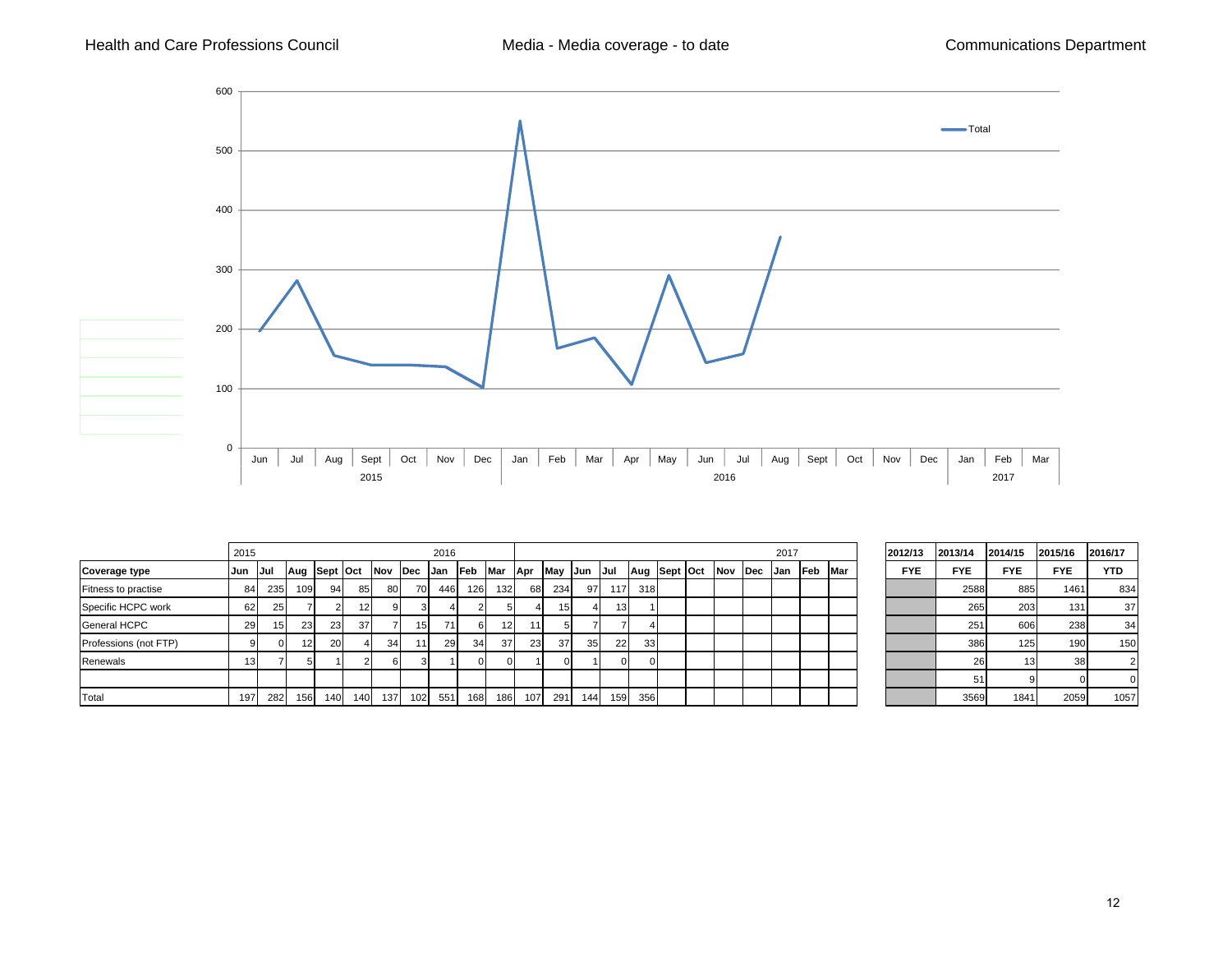

One public awareness pack consists of 25 public awareness leafets, two public awareness posters, one renewal reminder poster and one promoting your HCPC registration leaflet

#### **Number of packs requested per month by profession**

|                                           | 2015           |   |                 |                 |                 |                |    |                |    | 2016            |                 |          |                 |    |                |                |                                                                                                 |  |  | 2017 |  |                |
|-------------------------------------------|----------------|---|-----------------|-----------------|-----------------|----------------|----|----------------|----|-----------------|-----------------|----------|-----------------|----|----------------|----------------|-------------------------------------------------------------------------------------------------|--|--|------|--|----------------|
| Profession                                |                |   |                 |                 |                 |                |    |                |    |                 |                 |          |                 |    |                |                | Apr May Jun Jul Aug Sep Oct Nov Dec Jan Feb Mar Apr May Jun Jul Aug Sep Oct Nov Dec Jan Feb Mar |  |  |      |  | <b>Total</b>   |
| <b>Arts Therapists</b>                    | $\Omega$       | 3 | 3               | 0               | $\Omega$        | $\Omega$       |    | 6              | 12 | $\Omega$        | 2               | 0        | $\Omega$        | 4  | 1              |                | 0                                                                                               |  |  |      |  | 5              |
| <b>Biomedical scientists</b>              | 0              | 0 |                 |                 | 0               | $\overline{0}$ | 6  |                |    | 9               |                 | $\Omega$ | $\Omega$        | 0  | $\overline{0}$ | $\Omega$       | $\Omega$                                                                                        |  |  |      |  | $\Omega$       |
| <b>Chiropodists</b>                       | 8              | 4 | 18              | 22              | 10 <sup>1</sup> | 3              | 16 | 19             | 13 | 9               | 5               | 8        | 10 <sup>1</sup> | 6  | 51             | 69             | 25                                                                                              |  |  |      |  | 115            |
| <b>Clinical scientists</b>                | $\overline{0}$ | 0 | 0               |                 | $\Omega$        | 3              | 0  | 0              | 0  | $\Omega$        | $\overline{0}$  | $\Omega$ |                 |    | $\Omega$       | 0              | $\Omega$                                                                                        |  |  |      |  | $\overline{2}$ |
| <b>Dietitians</b>                         | $\overline{0}$ | 0 |                 | 0               | $\Omega$        | 3              | 0  | $\Omega$       | ⇁  |                 | $\Omega$        |          | 5               |    | 3              | 5 <sup>1</sup> | $\Omega$                                                                                        |  |  |      |  | 13             |
| <b>Hearing aid dispensers</b>             | $\overline{0}$ | 0 | $\Omega$        | 0               | $\overline{0}$  | $\overline{0}$ | 0  | $\Omega$       | 0  | $\overline{0}$  | $\overline{0}$  | $\Omega$ | $\Omega$        |    | $\Omega$       | 7              | $\Omega$                                                                                        |  |  |      |  | 8              |
| <b>Occupational therapists</b>            | $\overline{0}$ |   | 9               | 5               | 31              | 13             | 4  |                | 10 |                 | 4               | ΟI       | 9               | 8  |                | 19             |                                                                                                 |  |  |      |  | 44             |
| <b>Operating department practitioners</b> |                |   | 5               |                 | $\Omega$        | $\overline{0}$ | 0  | $\Omega$       | 0  | $\Omega$        | $\overline{0}$  | 0        | $\Omega$        |    | 3              | 2              | 0                                                                                               |  |  |      |  | 5              |
| <b>Orthoptists</b>                        | $\Omega$       |   | $\Omega$        |                 | $\Omega$        | $\Omega$       | 0  | 0              | 0  | $\Omega$        |                 | 0        | $\Omega$        |    | $\Omega$       |                | 0                                                                                               |  |  |      |  |                |
| Paramedics                                | 0              | 0 | 15              |                 | $\Omega$        |                | 6  | 3              | 12 |                 |                 | 0        | $\overline{3}$  | O. | $\Omega$       | 10             | 0                                                                                               |  |  |      |  | 13             |
| <b>Physiotherapists</b>                   | 2              |   | 8               | 3               |                 | 10             | 9  | 11             | 2  | 12 <sub>1</sub> | 5               | 19       | 0               |    | 2              | 44             | 8                                                                                               |  |  |      |  | 58             |
| <b>Practitioner psychologists</b>         | $\overline{0}$ | 2 | $\Omega$        |                 | $\Omega$        | $\Omega$       | 0  | $\Omega$       |    | $\Omega$        |                 | 0        | $\Omega$        |    | $\Omega$       |                | 0                                                                                               |  |  |      |  |                |
| <b>Prosthetists / orthotists</b>          | $\overline{0}$ |   | 0               |                 | $\Omega$        | $\overline{0}$ | 0  | 3              |    |                 |                 | 0        | $\Omega$        |    | $\Omega$       |                | 0                                                                                               |  |  |      |  | $\overline{2}$ |
| Radiographers                             |                |   | 0               |                 | 3               | 3              | 6  | 5              |    |                 | 12 <sub>1</sub> | ΟI       | $\Omega$        |    | 0              |                |                                                                                                 |  |  |      |  | $\overline{0}$ |
| Social workers in England                 | $\Omega$       | 4 | 14 <sub>1</sub> |                 | $\Omega$        | 5              |    | 5              | 6  | 12              | 6               | 5        | 12              |    | $\Omega$       | 13             |                                                                                                 |  |  |      |  | 26             |
| Speech and language therapists            | 0              |   | 5               | 6               | 6               | 3              | 5  | $\overline{ }$ |    | 2               | 6               | O.       | $\Omega$        |    | 0              |                | 0                                                                                               |  |  |      |  | $\overline{2}$ |
| Other                                     | 4              |   | 14              | 12 <sub>1</sub> | 2               | 8              | 2  | 22             |    | 10 <sub>1</sub> | 18              | 0        | 6               |    | 0              |                | 3                                                                                               |  |  |      |  | 13             |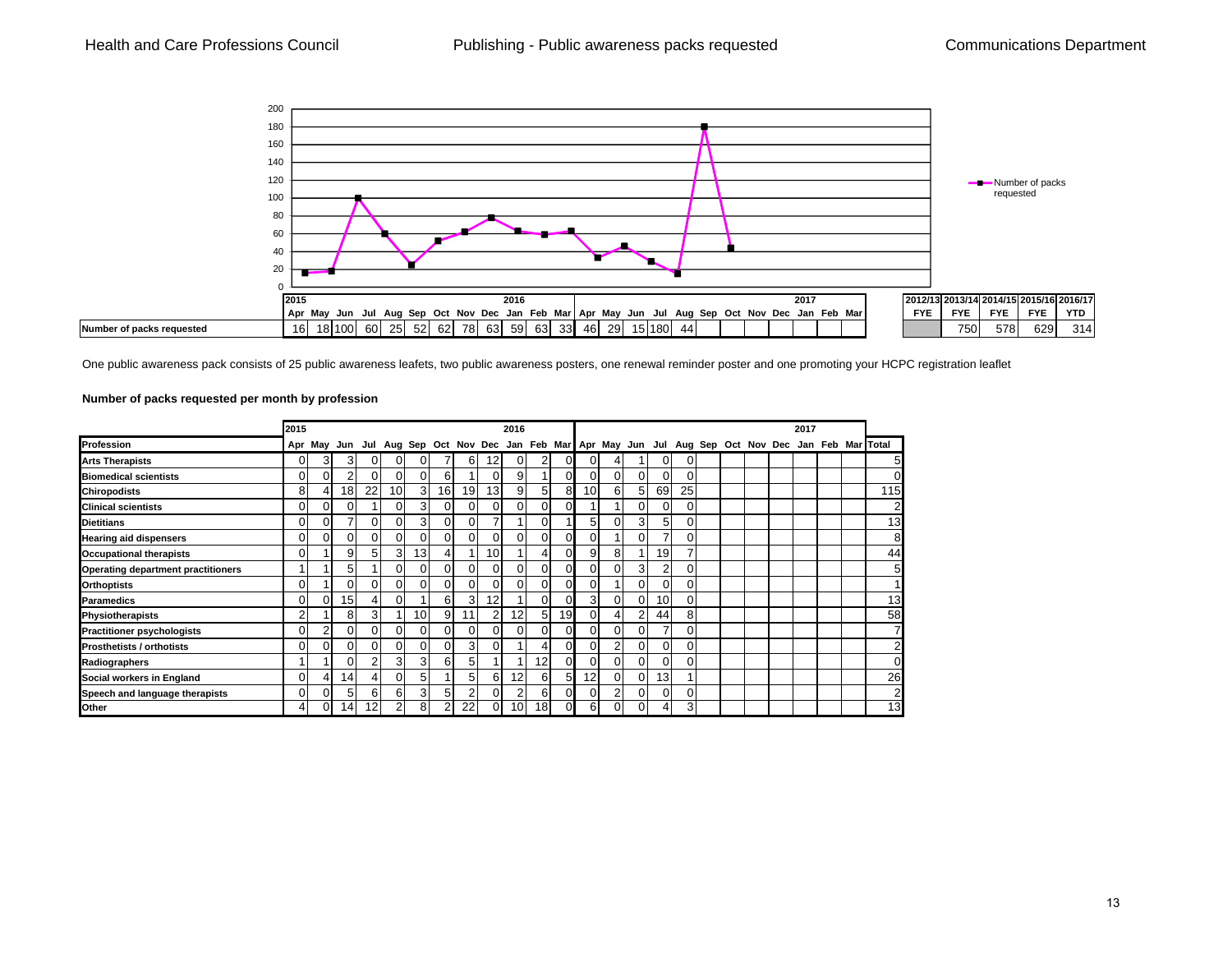

|                        |             |                                    |                                          | 2016 |     |     |     |     |     | 2017 |     |     |     |
|------------------------|-------------|------------------------------------|------------------------------------------|------|-----|-----|-----|-----|-----|------|-----|-----|-----|
|                        | Feb         | April                              | Jun                                      | Sep  | Nov | Jan | Mar | May | Jul | Sep  | Nov | Jan | Mar |
| Number of unique opens | 155<br>106, | $\overline{\phantom{a}}$<br>. .526 | 115 <sub>1</sub><br>$\rightarrow$<br>'4. |      |     |     |     |     |     |      |     |     |     |

|                            |                    |             |         | 2016 |    |     |    |     |     | 2017 |     |     |     |
|----------------------------|--------------------|-------------|---------|------|----|-----|----|-----|-----|------|-----|-----|-----|
|                            | Feb                | Ap          | Jun     | Sep  | No | Jan | Ma | May | Jul | Sep  | Nov | Jan | Mar |
| Number of emails delivered | 42ء<br>.3.926<br>∼ | 276z<br>241 | 243.075 |      |    |     |    |     |     |      |     |     |     |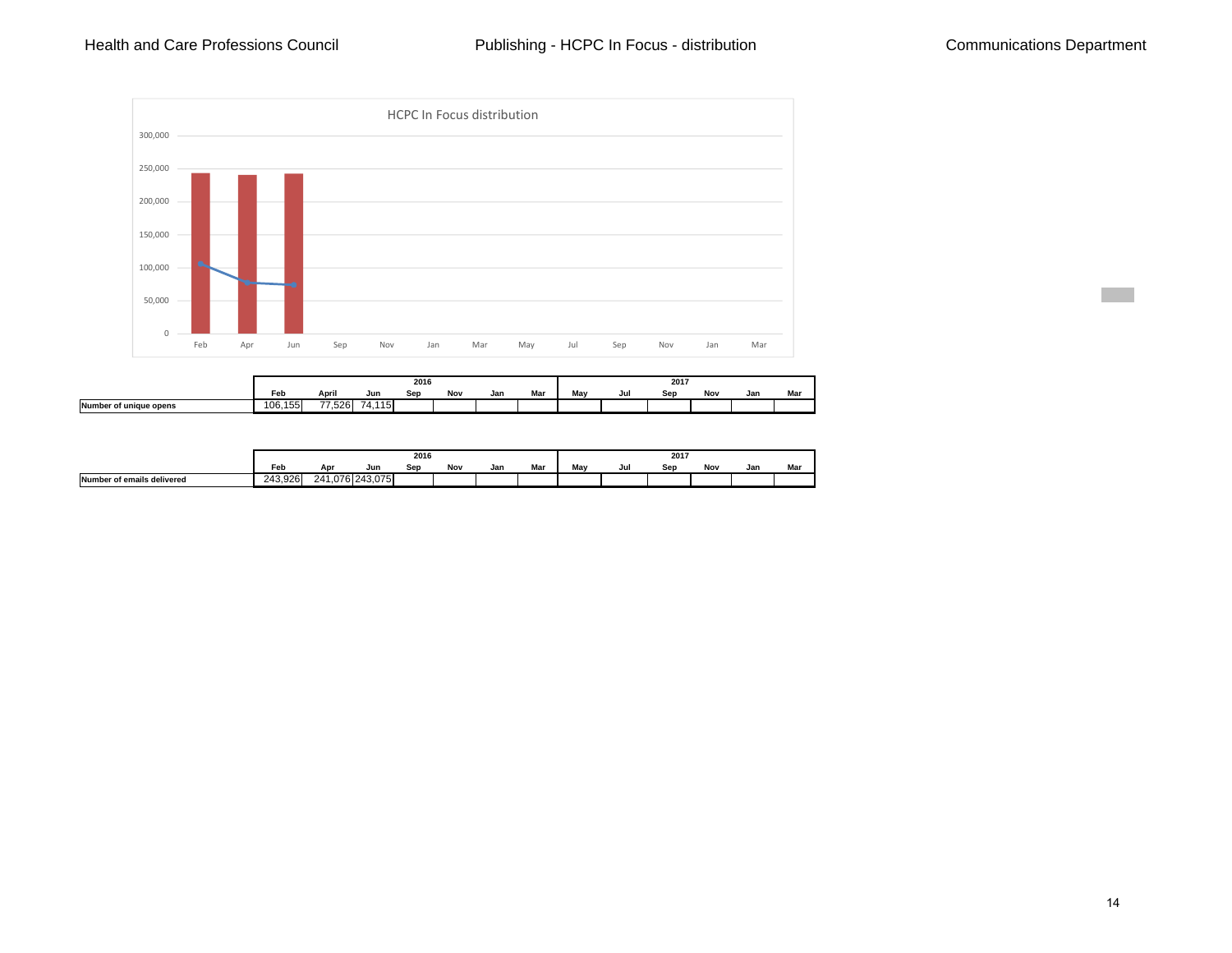

#### **Downloads by profession**

|                                           | 2015     |                 |                 |                 |                 |                 |                 |                 |                 | 2016            |                 |    |                 |                 |                 |                 |                 |  |  | 2017 |  |                                                                                                       |
|-------------------------------------------|----------|-----------------|-----------------|-----------------|-----------------|-----------------|-----------------|-----------------|-----------------|-----------------|-----------------|----|-----------------|-----------------|-----------------|-----------------|-----------------|--|--|------|--|-------------------------------------------------------------------------------------------------------|
|                                           |          |                 |                 |                 |                 |                 |                 |                 |                 |                 |                 |    |                 |                 |                 |                 |                 |  |  |      |  | Apr May Jun Jul Aug Sep Oct Nov Dec Jan Feb Mar Apr May Jun Jul Aug Sep Oct Nov Dec Jan Feb Mar Total |
| <b>Arts Therapists</b>                    |          |                 | 31              | 6               | 61              | 8               | 10 I            | 15 <sup>1</sup> | 9               | 16 <sup>1</sup> | 9               | 5  |                 | 18 <sup>l</sup> | 11              | 9               | 13 <sub>1</sub> |  |  |      |  | 56                                                                                                    |
| <b>Biomedical scientists</b>              | $\sim$   | 0               | 5               | $\overline{0}$  | $\overline{2}$  | 4               | 5               |                 | 2               | $\overline{0}$  | 3               | 2  |                 | $\overline{2}$  |                 | $\Omega$        | 0               |  |  |      |  | 5                                                                                                     |
| <b>Chiropodists</b>                       | 17       | 10 <sup>1</sup> | 14 <sup>1</sup> | 161             | 12              | 18              | 14              | 24              | 16              | 28              | 19              | 22 | 13 <sub>1</sub> | 21              | 14 <sub>1</sub> | 46              | 26              |  |  |      |  | 120                                                                                                   |
| <b>Clinical scientists</b>                |          | 0               | 3               | 2               |                 | 0               | 4               |                 | 2               | 2               |                 |    |                 | $\Omega$        | 3               | $\overline{2}$  | 0               |  |  |      |  |                                                                                                       |
| <b>Dietitians</b>                         | 51       | 4               | 7               | 6               |                 | 7               | 3 <sub>l</sub>  | 51              | 3               | 4               | 9               |    | 8               | 13              | 14 <sup>1</sup> | 18 <sub>1</sub> | 12              |  |  |      |  | 65                                                                                                    |
| <b>Hearing aid dispensers</b>             | 4        | 2               | 5               | 3               | $\overline{2}$  |                 | $\Omega$        | 6               | 2               |                 |                 | 2  |                 |                 |                 | 8               | 2               |  |  |      |  | 14                                                                                                    |
| <b>Occupational therapists</b>            | 4        | 6               | 8               | 11              | 3 <sup>1</sup>  | 9               | 8               | 17              | 10 <sub>1</sub> | 13 <sup>1</sup> | 17              | 10 |                 | 11 <sub>1</sub> | 13              | 9               | 13 <sub>1</sub> |  |  |      |  | 53                                                                                                    |
| <b>Operating department practitioners</b> | 0        |                 | 2               | 4               |                 | $\Omega$        | $\sim$          |                 | 0               | 0               | $\Omega$        |    |                 |                 | 01              | $\Omega$        |                 |  |  |      |  | 3                                                                                                     |
| <b>Orthoptists</b>                        | $\Omega$ | 01              | $\Omega$        | $\Omega$        |                 |                 | $\Omega$        |                 | 0               | $\overline{0}$  | $\Omega$        |    |                 | $\Omega$        |                 | $\Omega$        | 0               |  |  |      |  |                                                                                                       |
| Paramedics                                | 8        | 5               | 22              | 17 <sup>1</sup> | 5 <sub>l</sub>  | 7               | 12 <sub>1</sub> | 6               | 13              | 9               | 6               | 6  | 11              | $\overline{0}$  | 8               | 5               | 7               |  |  |      |  | 31                                                                                                    |
| Physiotherapists                          | 19       | 13 <sub>l</sub> | 16 <sup>1</sup> | 20              | 21              | 19 <sub>1</sub> | 26              | 25              | 18              | 28              | 17              | 22 | 31              | 34              | 23              | 16              | 22              |  |  |      |  | 126                                                                                                   |
| <b>Practitioner psychologists</b>         | 24       | 31              | 21              | 35 <sub>1</sub> | 21              | 30              | 35              | 29              | 30              | 23 <sub>l</sub> | 33 <sub>1</sub> | 34 | 25              | 28              | 31              | 22              | 30              |  |  |      |  | 136                                                                                                   |
| <b>Prosthetists / orthotists</b>          |          | 2               | $\Omega$        |                 |                 |                 |                 |                 | 0               |                 |                 |    |                 | $\Omega$        |                 |                 |                 |  |  |      |  | $\overline{2}$                                                                                        |
| Radiographers                             |          | 2               | 3               | 2               |                 | 4               |                 |                 |                 | 3 <sup>1</sup>  | 3               | n  | ς               |                 |                 | $\Omega$        | 2               |  |  |      |  | 10                                                                                                    |
| Social workers in England                 | 4        | 5               | 11              | 9               | 14 <sup>1</sup> | 5               | 9               | 13              | 5               | 8               | 4               | 13 | 10              | 11              |                 |                 | 11.             |  |  |      |  | 46                                                                                                    |
| Speech and language therapists            | 17       | 81              | 51              | 10 <sup>1</sup> | 2               | 9               | 11              | 13              | 9               | 10 <sup>1</sup> | 5               | 4  | 9               | 6               | 9               | 8               |                 |  |  |      |  | 33                                                                                                    |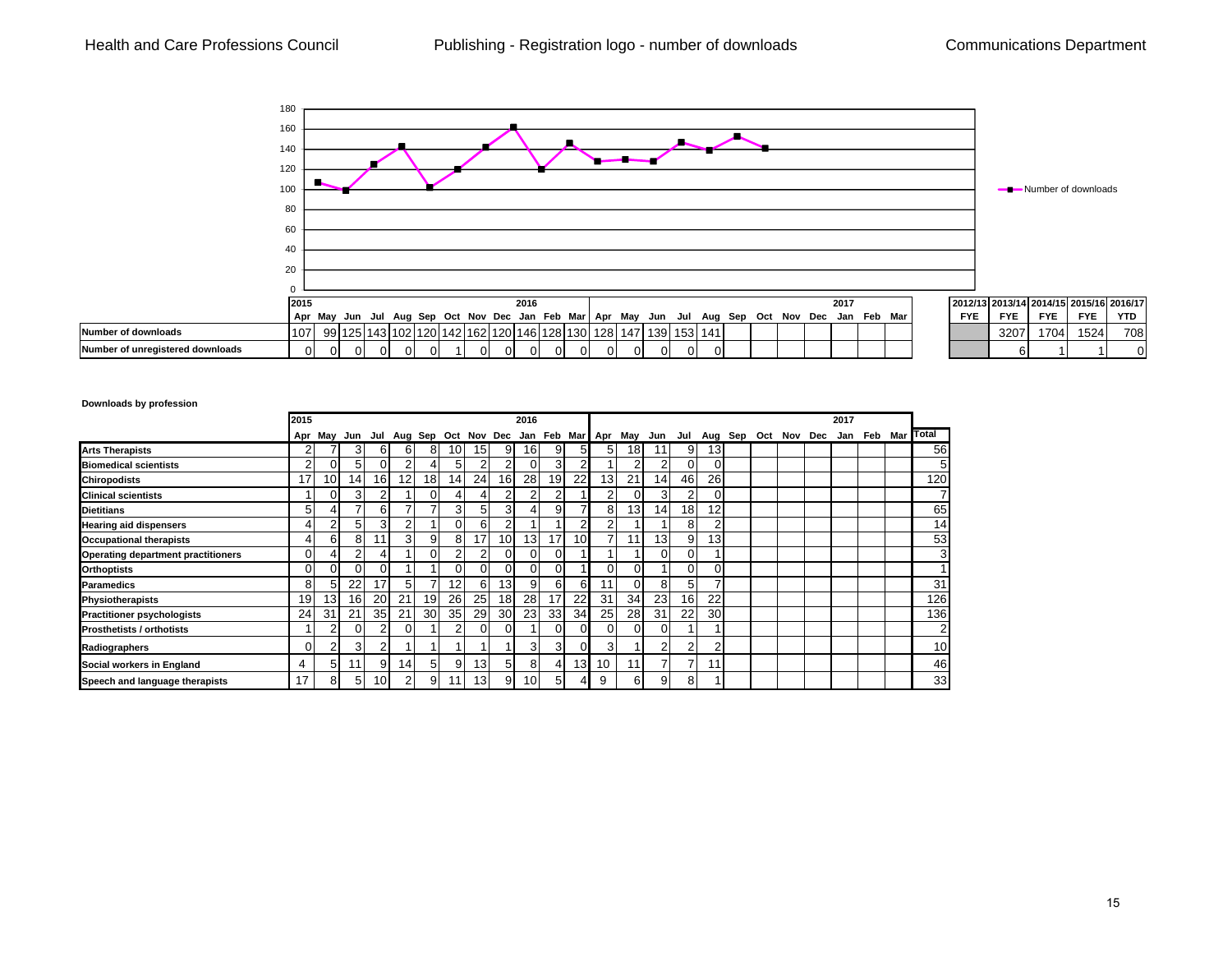

|                                           | 2015     |                 |     |     |     |     |     |     |    | 2016 |          |                 |                 |     |     |        |                                                                                                 |  |  | 2017 |  |     | 2012/13 2013/14 2014/15 2015/16 2016/17 |            |            |     |
|-------------------------------------------|----------|-----------------|-----|-----|-----|-----|-----|-----|----|------|----------|-----------------|-----------------|-----|-----|--------|-------------------------------------------------------------------------------------------------|--|--|------|--|-----|-----------------------------------------|------------|------------|-----|
|                                           |          |                 |     |     |     |     |     |     |    |      |          |                 |                 |     |     |        | Apr May Jun Jul Aug Sep Oct Nov Dec Jan Feb Mar Apr May Jun Jul Aug Sep Oct Nov Dec Jan Feb Mar |  |  |      |  | FYE | <b>FYE</b>                              | <b>FYE</b> | <b>FYE</b> | YTD |
| <b>Arts therapists</b>                    | O        |                 | 6   |     | 16  | 202 |     |     |    |      | $\Omega$ |                 | 20              |     | 35  |        | 27                                                                                              |  |  |      |  |     | 82                                      | 28         | 224        | 82  |
| <b>Biomedical scientists</b>              | $\Omega$ |                 | 6   |     |     | 30  |     | 60  |    |      | $\Omega$ |                 | 20              | 25  |     |        |                                                                                                 |  |  |      |  |     | 83                                      | 55         | 99         | 49  |
| <b>Chiropodists/ Podiatrists</b>          | O        |                 | 6   |     |     |     |     | 50  |    |      | $\Omega$ |                 | $\Omega$        |     | 68  |        |                                                                                                 |  |  |      |  |     | 254                                     | 61         | 56         | 68  |
| <b>Clinical scientists</b>                | O        |                 | ค   |     |     |     |     | 40  |    |      | ΩL       |                 | ΩI              |     |     |        |                                                                                                 |  |  |      |  |     | 3                                       |            | 46         |     |
| <b>Dietitians</b>                         | O        |                 | ี   |     | 132 | 30  |     |     |    | 25   | ΩL       |                 | ΩI              |     |     |        | 67                                                                                              |  |  |      |  |     | 407                                     | 160        | 205        | 67  |
| <b>Hearing aid dispensers</b>             | O        |                 |     |     |     |     | 20  |     |    |      | $\Omega$ | 40              | ΩI              |     |     |        | 20                                                                                              |  |  |      |  |     | 22                                      | 61         | 68         | 20  |
| <b>Occupational therapists</b>            | 12       |                 | 214 |     | 81  | 50  | 10  | 22  |    |      |          | 60              | 66              | 100 |     | 10 111 | 62                                                                                              |  |  |      |  |     | 669                                     | 543        | 457        | 349 |
| <b>Operating Department Practitioners</b> | $\Omega$ |                 | 156 | 41  | 151 | 60  | 10  |     |    | 30   | 31       | 35 <sub>l</sub> | 30              | 50  |     | 32     |                                                                                                 |  |  |      |  |     | 262                                     | 395        | 519        | 112 |
| <b>Orthoptists</b>                        |          |                 |     |     |     | 48  |     |     |    |      |          |                 | 01              |     |     |        | 166                                                                                             |  |  |      |  |     | 11                                      | 35         | 59         | 166 |
| <b>Paramedics</b>                         |          | 25              | 201 | 258 | 45  |     |     |     |    | 110  | $\Omega$ | $\Omega$        | 61              | 100 | 62  |        |                                                                                                 |  |  |      |  |     | 842                                     | 775        | 642        | 225 |
| <b>Physiotherapists</b>                   |          | 20              | 6   |     | 30  |     |     | 40. |    |      | 51       | 10              | 10 <sup>1</sup> |     | 15  |        |                                                                                                 |  |  |      |  |     | 262                                     | 172        | 158        | 27  |
| <b>Practitioner psychologists</b>         |          | 10 <sup>1</sup> | 37  | 247 | 393 | 151 |     | 26  |    | 13   |          | 150             |                 | 46  | 26  | 100    | 120                                                                                             |  |  |      |  |     | 252                                     | 231        | 1028       | 292 |
| <b>Prosthotists/Orthotists</b>            | $\Omega$ |                 |     |     |     |     |     |     |    |      |          |                 | ΩI              |     |     |        |                                                                                                 |  |  |      |  |     | 87                                      | 13         |            |     |
| Radiographers                             |          | 20              |     | 75  | 20  | 20  |     | 20  |    |      |          |                 | ΩI              |     | 100 |        | 53                                                                                              |  |  |      |  |     | 182                                     | 170        | 161        | 153 |
| Social workers in England                 | 65       | 100             | 151 | 500 | 286 |     | 601 | 117 | 80 | 230  | 140      |                 | 60              | 100 | 200 |        | 120 465                                                                                         |  |  |      |  |     | 3370                                    | 2627       | 2270       | 945 |
| Speech and language therapists            | O        |                 |     |     | 100 | 80  |     | 20  |    |      |          |                 | $\Omega$        |     | 60  |        | 67                                                                                              |  |  |      |  |     | 208                                     | 343        | 208        | 127 |

|     | 2012/13 2013/14 2014/15 2015/16 2016/17 |      |            |                |
|-----|-----------------------------------------|------|------------|----------------|
| FYE | <b>FYE</b>                              | FYE  | <b>FYE</b> | YTD            |
|     | 82                                      | 28   | 224        | 82             |
|     | 83                                      | 55   | 99         | 49             |
|     | 254                                     | 61   | 56         | 68             |
|     | 3                                       | 0    | 46         | $\overline{2}$ |
|     | 407                                     | 160  | 205        | 67             |
|     | 22                                      | 61   | 68         | 20             |
|     | 669                                     | 543  | 457        | 349            |
|     | 262                                     | 395  | 519        | 112            |
|     | 11                                      | 35   | 59         | 166            |
|     | 842                                     | 775  | 642        | 225            |
|     | 262                                     | 172  | 158        | 27             |
|     | 252                                     | 231  | 1028       | 292            |
|     | 87                                      | 13   | 6          | 0              |
|     | 182                                     | 170  | 161        | 153            |
|     | 3370                                    | 2627 | 2270       | 945            |
|     | 208                                     | 343  | 208        | 127            |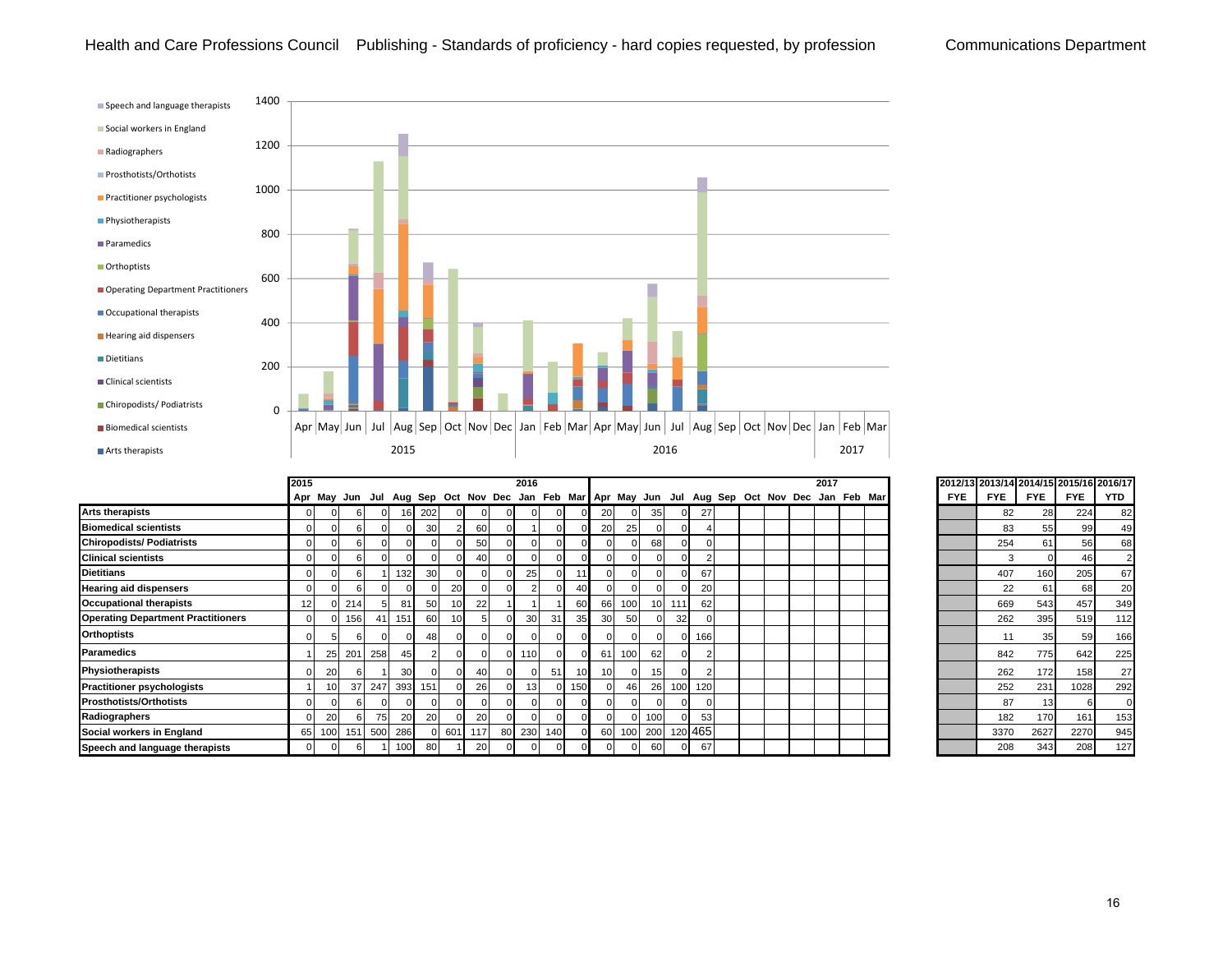

|                                               | 2015 |      |     |          |      |           |     |     |      | 2016 |      |     |         |     |     |     |                  |     |     |     |     | 2017 |     |     | 2012/13 2013/14 2014/15 2015/16 2016/17 |      |            |       |       |
|-----------------------------------------------|------|------|-----|----------|------|-----------|-----|-----|------|------|------|-----|---------|-----|-----|-----|------------------|-----|-----|-----|-----|------|-----|-----|-----------------------------------------|------|------------|-------|-------|
|                                               | Apr  | Mav  |     |          | Aua  | Sep       | Oct | Nov | Dec  | Jan  | Feb  |     | Mar Apr | Mav | Jun | Jul | Aua              | Sep | Oct | Nov | Dec | Jan  | Feb | Mar | <b>FYE</b>                              | FYE  | <b>FYE</b> | FYE 1 | I YTD |
| CPD and your registration                     |      | 50 I |     |          | 278  | 501       | 293 | 89  | 225  |      | 121  | 113 | 152     | 167 | 201 |     | 521              |     |     |     |     |      |     |     |                                         | 3587 | 2724       | 1365  | 575   |
| Guidance on conduct and ethics for students   | 172  | 377  |     | 546 1209 |      | 1433 2526 | 246 | 222 |      | 292  | -601 |     |         |     |     |     | 0 3263 2471 1242 |     |     |     |     |      |     |     |                                         | 7071 | 7874       | 7084  | 6976  |
| Standards of conduct, performance and ethics  |      |      | 255 | 230      | 814  | 627       | 268 | 176 |      | 1018 | 547  | 356 | 301     | 482 | 513 | 295 | 827              |     |     |     |     |      |     |     |                                         | 3368 | 2508       | 4416  | 2418  |
| Standards of proficiency (all 16 professions) |      | 180  |     | 825 1129 | 1254 | 673       | 644 | 400 | 81 I | 412  | 223  | 306 | 267     | 421 | 606 | 363 | 990              |     |     |     |     |      |     |     |                                         | 6946 | 5769       | 6206  | 2647  |
| Your guide to our standards for CPD           |      | 50   | 426 | 72       | 356  | 209       |     |     |      |      | 112  | 118 | 601     | 151 |     | 511 | 220              |     |     |     |     |      |     |     |                                         | 875  | 2321       | 1789  | 578   |

|            |            | 2012/13 2013/14 2014/15 2015/16 2016/17 |            |            |
|------------|------------|-----------------------------------------|------------|------------|
| <b>FYE</b> | <b>FYE</b> | <b>FYE</b>                              | <b>FYE</b> | <b>YTD</b> |
|            | 3587       | 2724                                    | 1365       | 575        |
|            | 7071       | 7874                                    | 7084       | 6976       |
|            | 3368       | 2508                                    | 4416       | 2418       |
|            | 6946       | 5769                                    | 6206       | 2647       |
|            | 875        | 2321                                    | 1789       | 578        |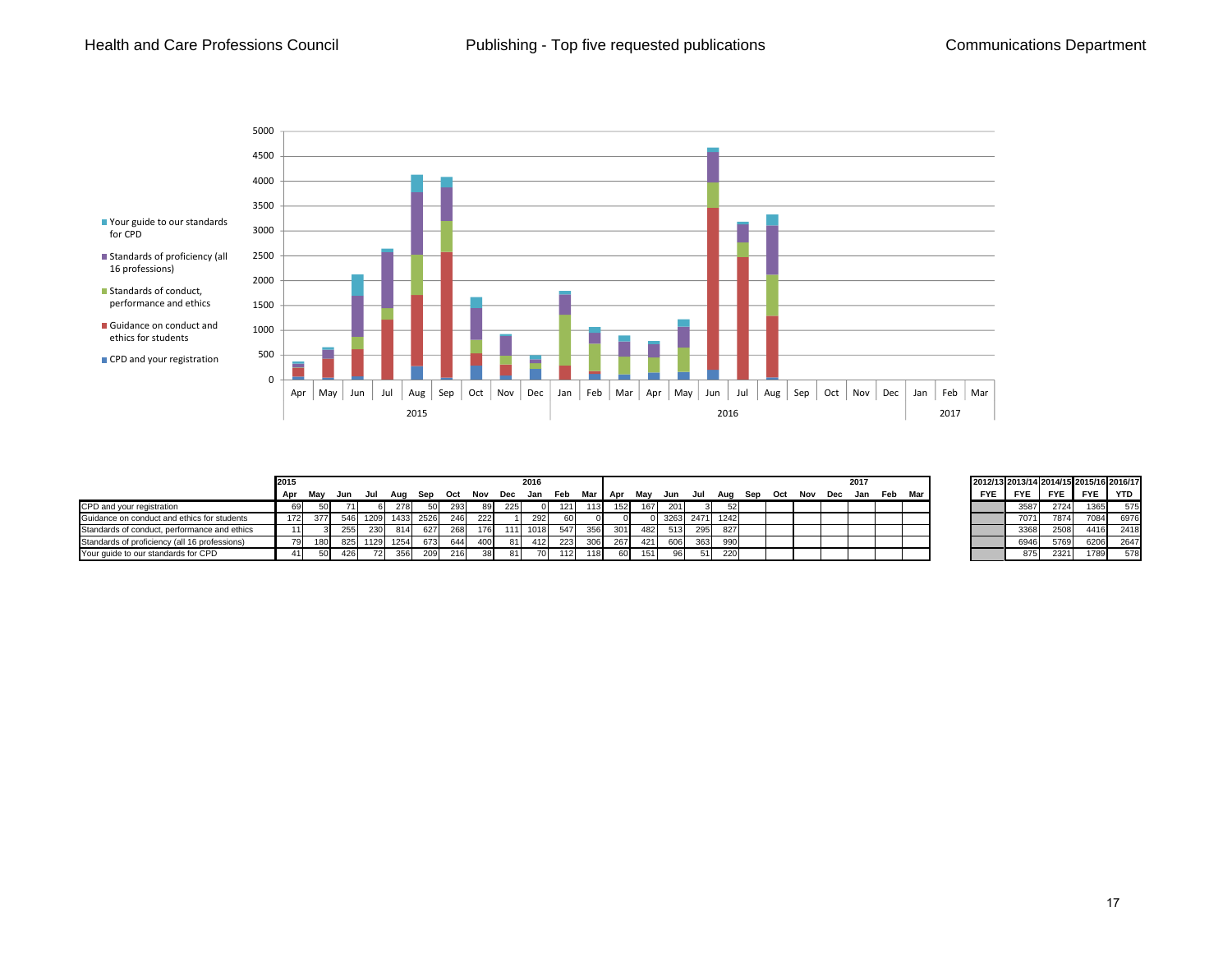Health and Care Professions Council



2016/17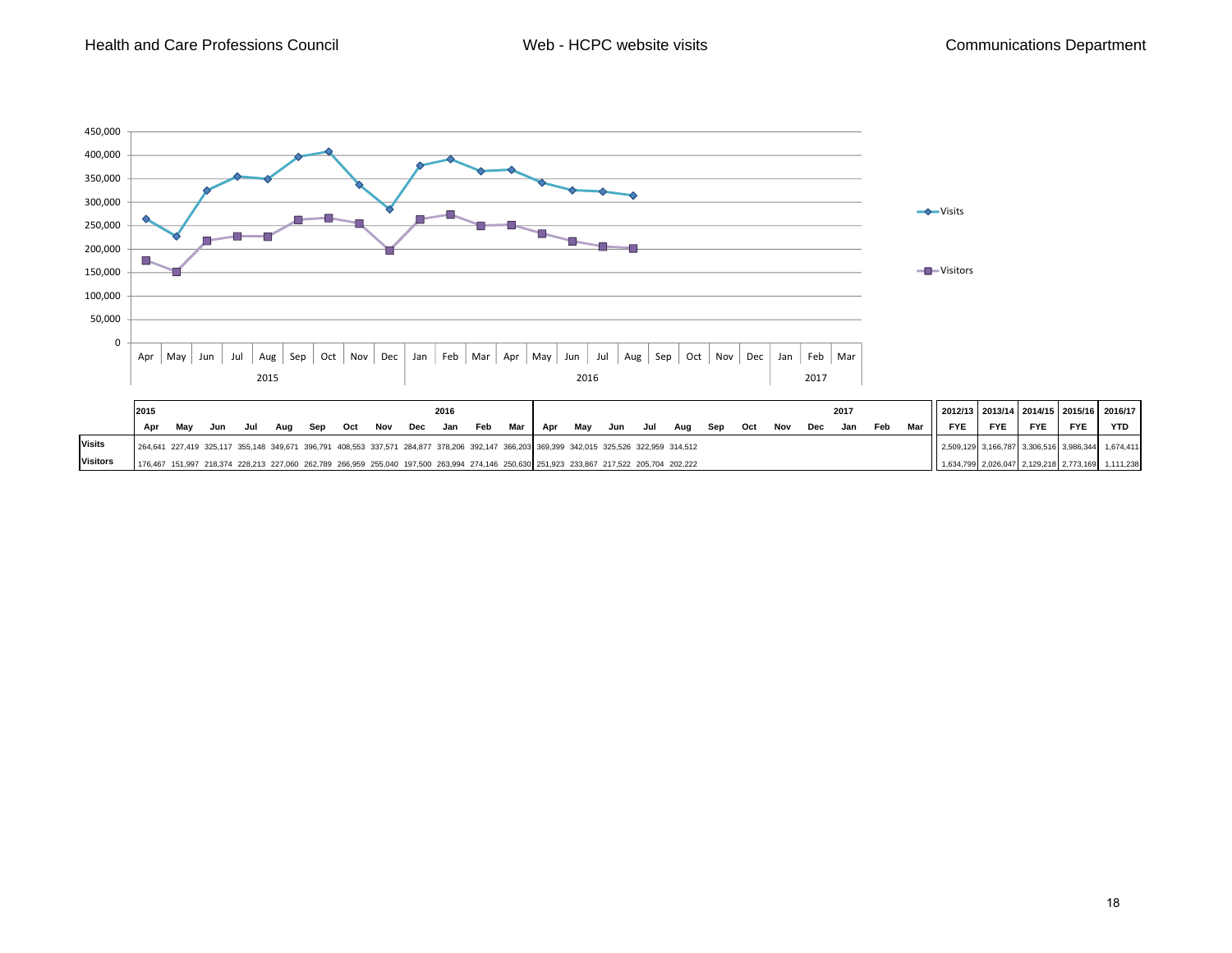Health and Care Professions Council

Web - Register activity - search result page views Communications Department



2016/17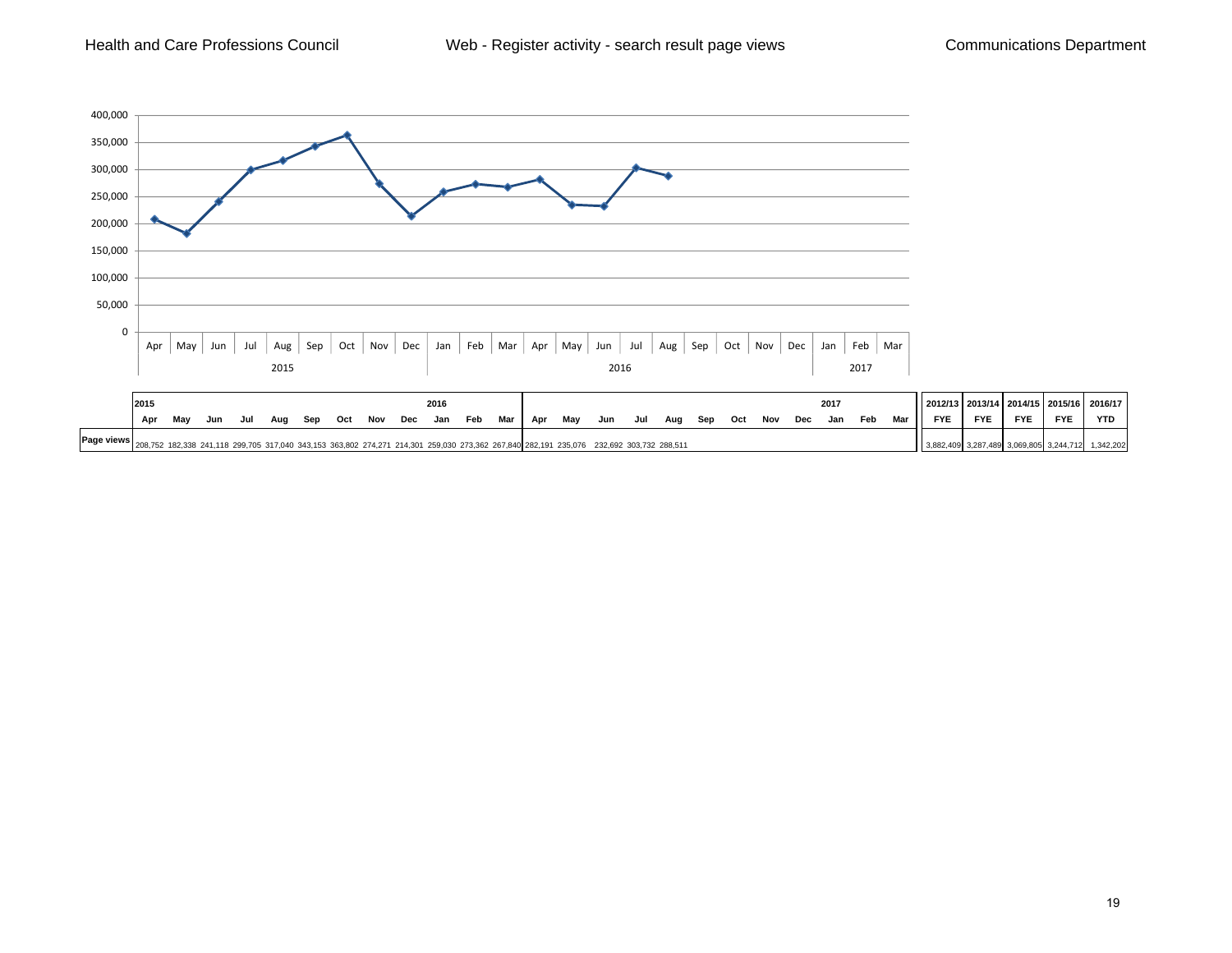Digital and social media - HCPC mobile apps (Check the Register and myHCPC) - active users for both Android and Apple users



|               | 2015 |  |  |  |  | 2016 |  |                                                                                    |  |         |  |  | 2017 |                                                                                                 | 2012/13 2013/14 2014/15 2015/16 2016/17 |            |            |            |            |
|---------------|------|--|--|--|--|------|--|------------------------------------------------------------------------------------|--|---------|--|--|------|-------------------------------------------------------------------------------------------------|-----------------------------------------|------------|------------|------------|------------|
|               |      |  |  |  |  |      |  |                                                                                    |  |         |  |  |      | Apr May Jun Jul Aug Sep Oct Nov Dec Jan Feb Mar Apr May Jun Jul Aug Sep Oct Nov Dec Jan Feb Mar | <b>FYE</b>                              | <b>FYE</b> | <b>FYE</b> | <b>FYE</b> | <b>YTD</b> |
| <b>Check</b>  |      |  |  |  |  |      |  | 1,549 1485 1674 1787 1742 1825 1703 1520 1431 1407 1319 1319 1,225 1,184 1085 1188 |  |         |  |  |      |                                                                                                 | 11.452                                  | 11.806     | 12.558     | 18.761     | 4.682      |
| <b>myHCPC</b> |      |  |  |  |  |      |  | 1,366 1224 1130 1202 1286 1352 1356 923 724 889 1728 4827 1,486 796 801            |  | 756 856 |  |  |      |                                                                                                 |                                         |            |            | 13.965     | 4.695      |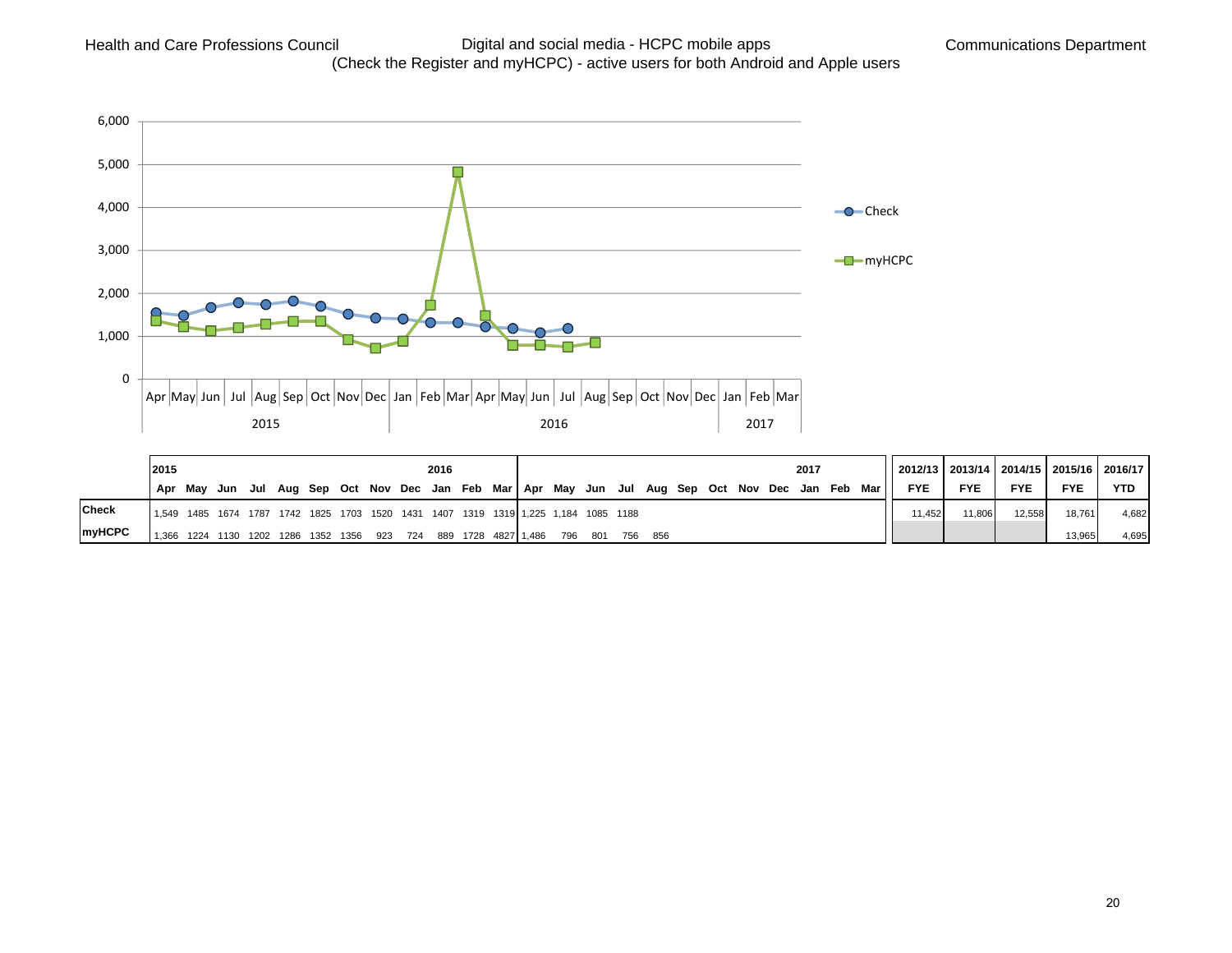

|                | 2015 |     |                                         |     |     |  |     | 2016 |                                     |     |     |     |     |                                                                                                       |  |         |         | 2017 |     |     |            |        | 2012/13 2013/14 2014/15 2015/16 2016/17 |            |            |            |
|----------------|------|-----|-----------------------------------------|-----|-----|--|-----|------|-------------------------------------|-----|-----|-----|-----|-------------------------------------------------------------------------------------------------------|--|---------|---------|------|-----|-----|------------|--------|-----------------------------------------|------------|------------|------------|
|                | Apr  | Mav | Jun                                     | Jul | Aug |  |     |      | Sep Oct Nov Dec Jan Feb Mar Apr May |     |     |     |     | Jun Jul Aug Sep                                                                                       |  | Oct Nov | Dec Jan |      | Feb | Mar | <b>FYE</b> |        | <b>FYE</b>                              | <b>FYE</b> | <b>FYE</b> | <b>YTD</b> |
| <b>liPhone</b> |      |     |                                         |     |     |  |     |      |                                     |     |     |     |     | 4,396 3,595 5,638 8,993 7,613 ##### 7,488 5,170 4,059 3,181 3,672 4,289 3,224 2,815 2,997 5,061 4,984 |  |         |         |      |     |     |            | 46.844 | 69,602                                  | 52,079     | 69,602     | 19,081     |
| <b>Android</b> | 707  |     | 606 1.169 1.815 1.466 1.707 1.727 1.016 |     |     |  | 599 | 677  | 897                                 | 369 | 430 | 436 | 523 | 632 1.232                                                                                             |  |         |         |      |     |     |            |        | 7.417                                   | 12,690     | 12,755     | 3,253      |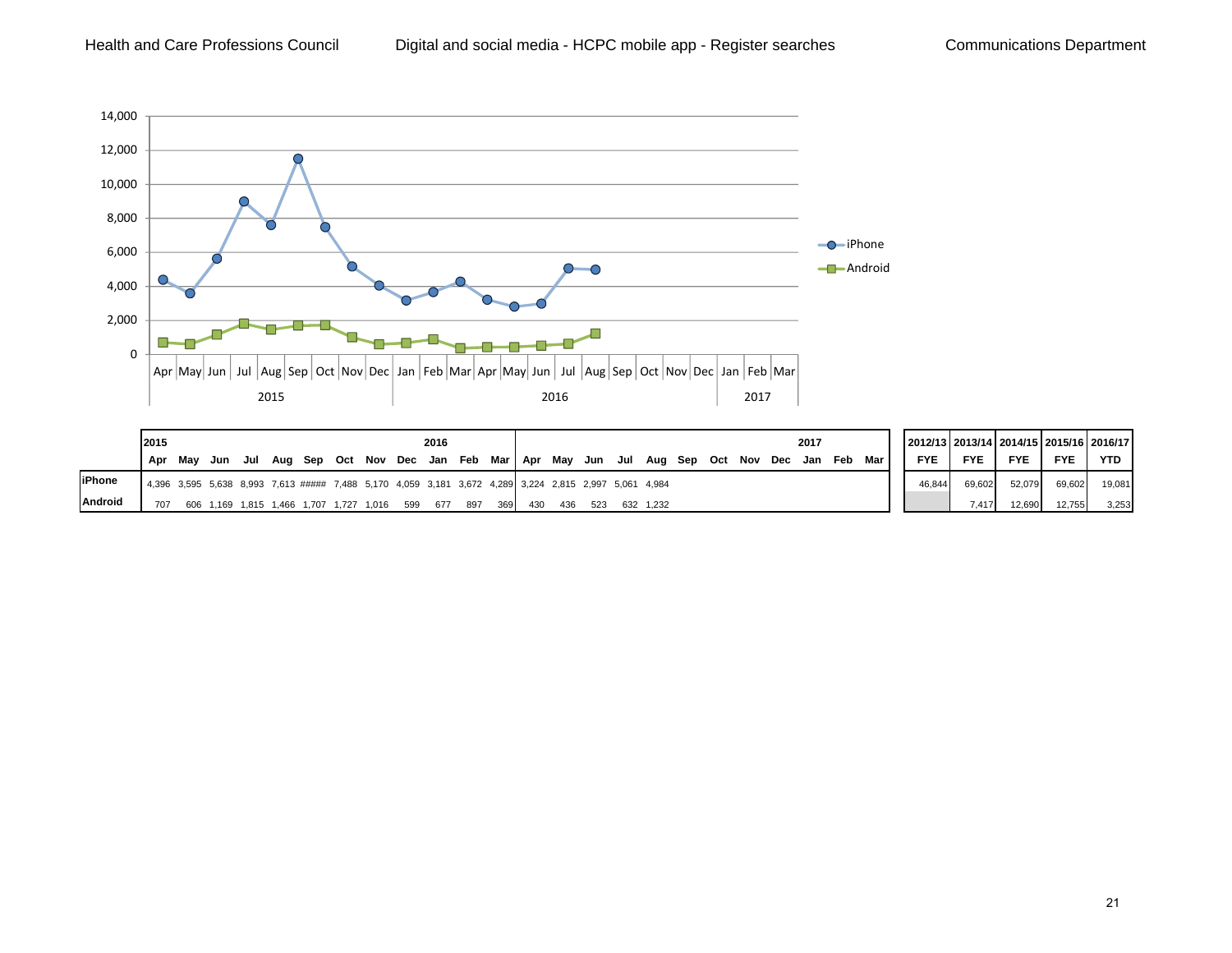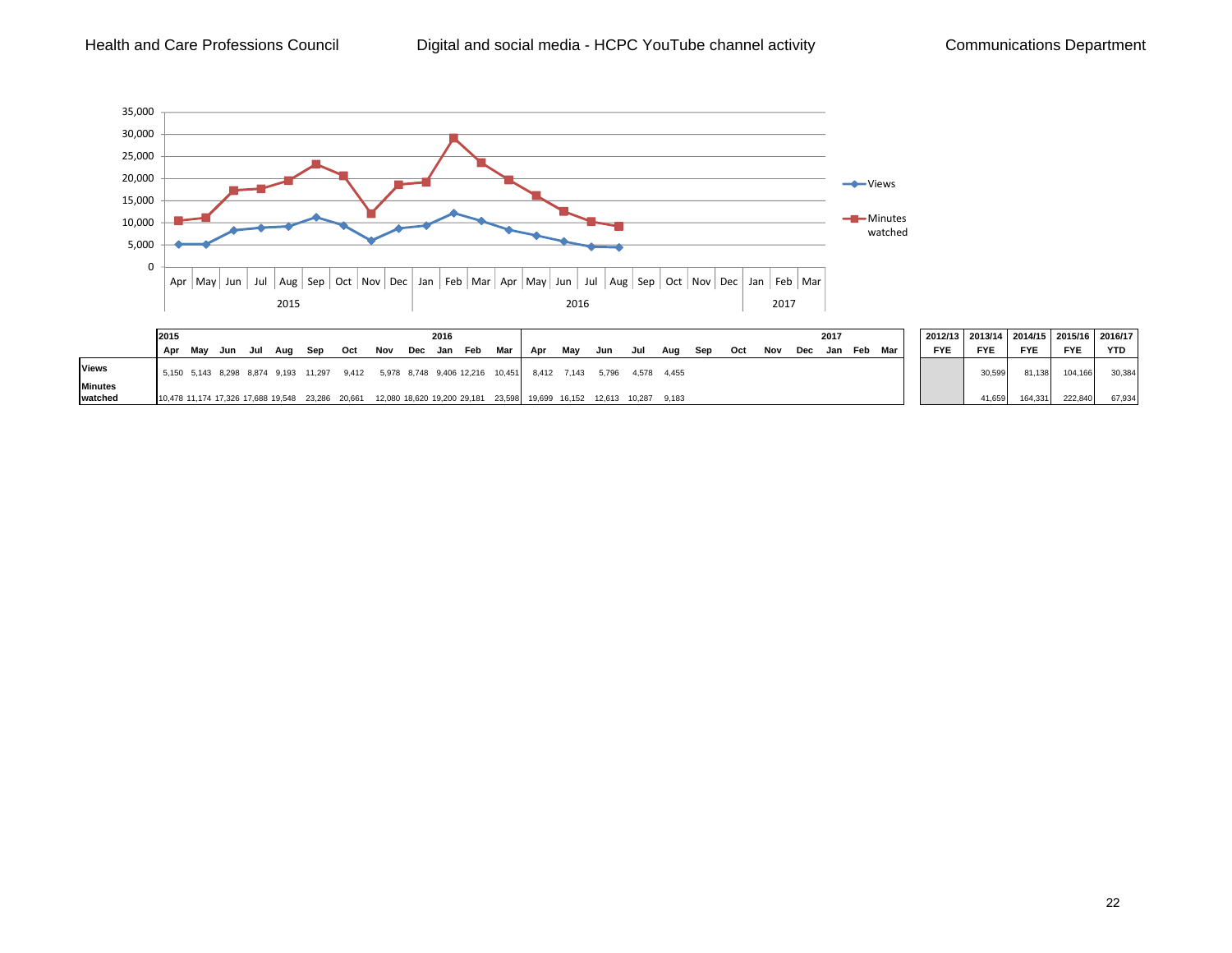

|                | 2015   |        |        |        |                        |       |       |       |                        | 2016  |        |        |        |        |                        |       |       |     |     |     |     | 2017 |     |     |
|----------------|--------|--------|--------|--------|------------------------|-------|-------|-------|------------------------|-------|--------|--------|--------|--------|------------------------|-------|-------|-----|-----|-----|-----|------|-----|-----|
|                | Apr    | Mav    | Jun    | Jul    | Aua                    | Sep   | Oct   | Nov   | Dec                    | Jan   | Feb    | Mar    | Apr    | May    | Jun                    | Jul   | Aug   | Sep | Oct | Nov | Dec | Jan  | Feb | Mar |
| <b>Twitter</b> | 10.860 | 11.270 | 11.532 | 11.867 | 12,126  12,472  12,974 |       |       |       | 13,385  13,870  14,091 |       | 14,625 | 14,940 | 15,280 | 15.654 | 15,972  16,184  16,372 |       |       |     |     |     |     |      |     |     |
| Facebook       | 4.579  | 4,863  | 5,006  | 5,182  | 5,339                  | 5,639 | 5,917 | 6,107 | 6,276                  | 6,398 | 6,628  | 6,873  | 7,331  | 7,666  | 8,523                  | 9.610 | 9,964 |     |     |     |     |      |     |     |
| LinkedIn       | 6,230  | 6,507  | 6,697  | 7,009  | 7,337                  | 7,604 | 7,925 | 8,206 | 8,465                  | 8,609 | 8,811  | 8,953  | 9,048  | 9,157  | 9,266                  | 9,363 | 9.468 |     |     |     |     |      |     |     |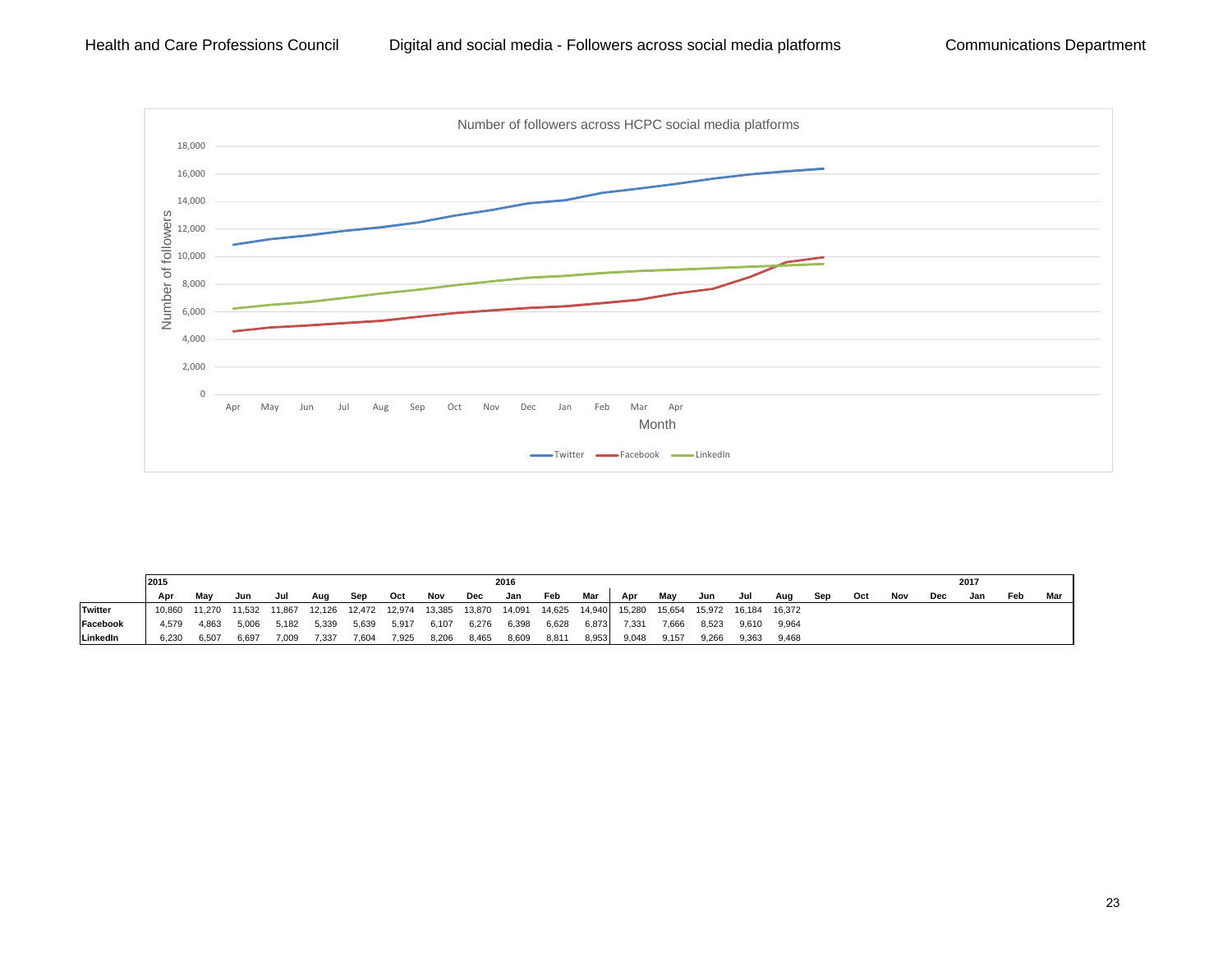

August



24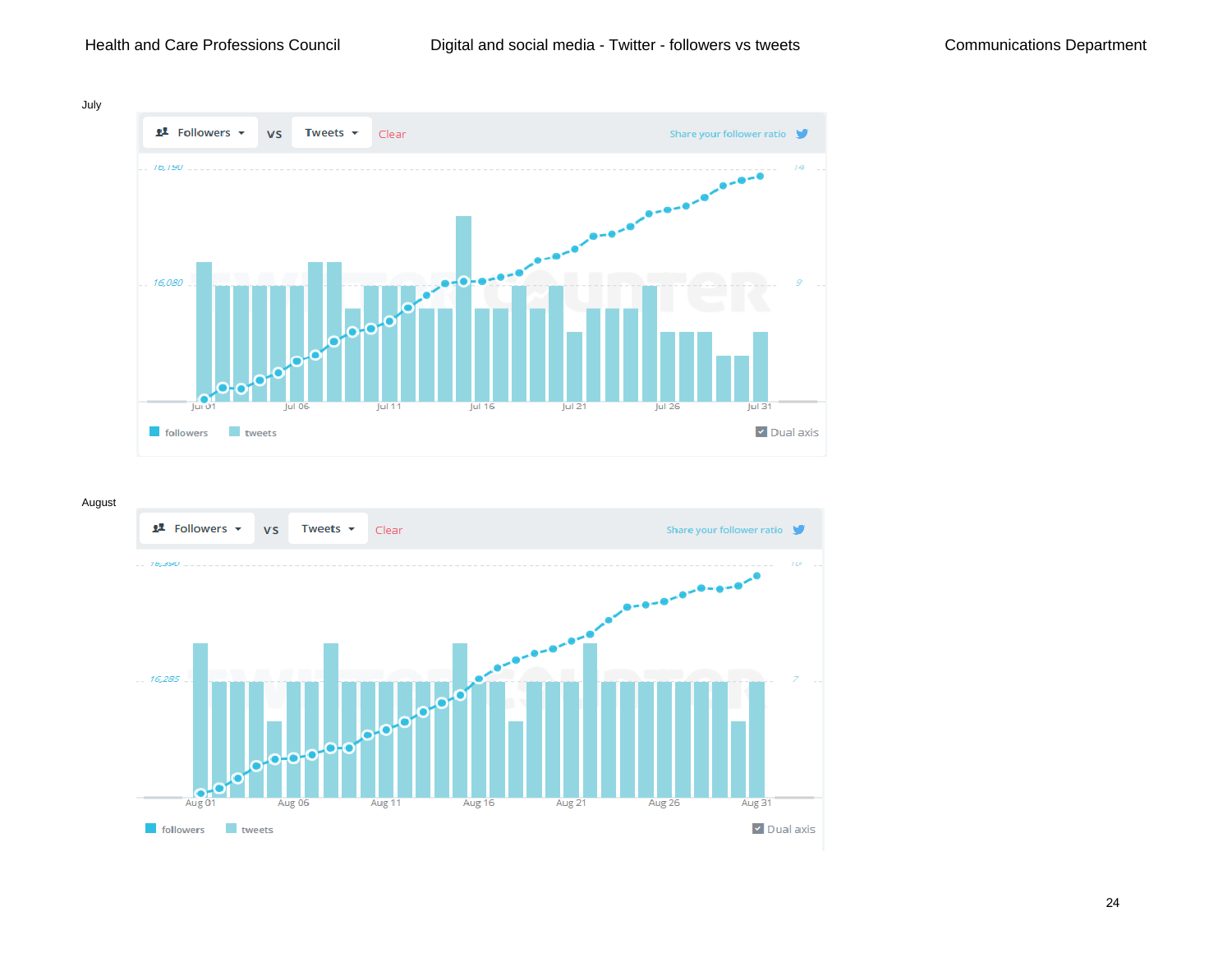**Blog piece vs. number of page views** 

#### **Blog**

HCPC · Posts stats Now Day Week Month 7 Aug 2016 - 5 Sep 2016 C

#### Posts

| Entry                                                           | Pageviews |  |
|-----------------------------------------------------------------|-----------|--|
| Health, disability and becoming a h<br>2 Oct 2015               | 359       |  |
| 12 months on since I joined HCPC<br>15 Aug 2016                 | 232       |  |
| Pass lists: why are they important?<br>9 May 2016               | 218       |  |
| Why are our Standards of conduct<br>27 Jan 2016                 | 205       |  |
| Students: what you need to know a<br>2 Sep 2015                 | 174       |  |
| SCPE and me<br>26 Jan 2016                                      | 132       |  |
| The 5 W's of mediation<br>5 May 2016                            | 122       |  |
| Fitness to practise: advice for empl<br>14 Jul 2015, 2 comments | 113       |  |
| 6 things you should know about the<br>21 Aug 2015, 1 comment    | 111       |  |
| What happens at a fitness to practis<br>16 Nov 2015, 2 comments | 102       |  |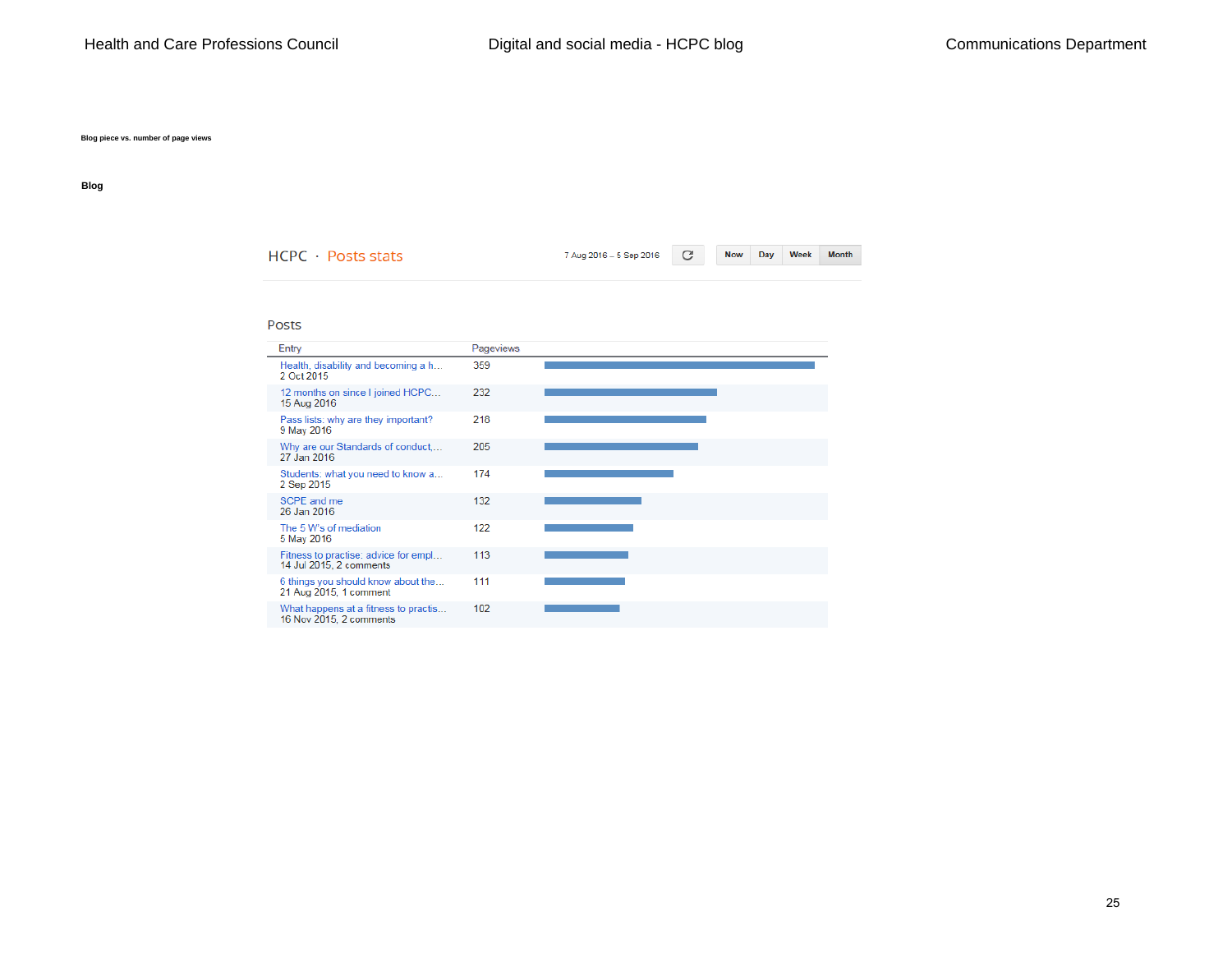#### **Report on recent conference attendance by the stakeholder team**

#### **NHS Scotland Event, 14 – 15 June 2016**

This year's event was called Leading Transformational Change for Health and Social Care. We had a stand in the exhibition which the stakeholder team staffed. We answered questions and had discussions about devolution and the impact of Brexit, changes to our standards, the regulation of new professions, changes to health and social care regulation and the protection of title.

We also attended several of the plenary session including contributions from Paul Gray (Director-General, Health and Social Care and Chief Executive, NHS Scotland) Prof. Chris Ham (Chief Executive, The King's Fund), Dr Catherine Calderwood (Chief Medical Officer) and Prof. Fiona McQueen (Chief Nursing Officer). Cabinet Secretary for Health and Sport, Shona Robison, also attended the first day.

In terms of stakeholder contact, discussions were had with representatives from: the General Medical Council; the General Pharmaceutical Council; the Chartered Society of Physiotherapy; the British Psychological Society; the College of Occupational Therapists; the Scottish Ambulance Service; Chief Nursing Officer Directorate and colleagues from Scottish Government; Healthcare Improvement Scotland; Patient Opinion; and the Health and Social Care Alliance Scotland.

Council Member Sonya Lam also attended the conference as a delegate.

#### **Chief Allied Health Professions Officer (CAHPO) Annual Conference 2016, Thursday 23 June 2016**

The event built on the 2015 theme of 'AHPs as Innovators and Entrepreneurs' to move to 'AHP innovation delivering #FutureNHS'. This is Suzanne Rastrick's (Chief Allied Health Professions Officer) plan for AHPs to deliver the solutions to the challenges faced in New Care Models and outlined in the Five Year Forward View.

Danny Mortimer, Chief Executive of NHS Employers, spoke about reshaping the workforce and Simon Stevens, Chief Executive of NHS England, delivered the keynote address, reminding delegates that as the NHS is the largest employer in Europe, it has to work harder to improve the health of NHS staff using the £450 million incentive fund.

In terms of stakeholder contact, the Stakeholder Communications Officer spoke with Danny Mortimer, Chief Executive of NHS Employers, about the possibility of closer working in the future as part of an ongoing review of our communications work with employers of HCPC registrants. Discussion was also had with Linda Hindle, Lead AHP at Public Health England and Naomi McVey from the popular twitter account @WeAHPs

health & care<br>professions<br>council

hcpc